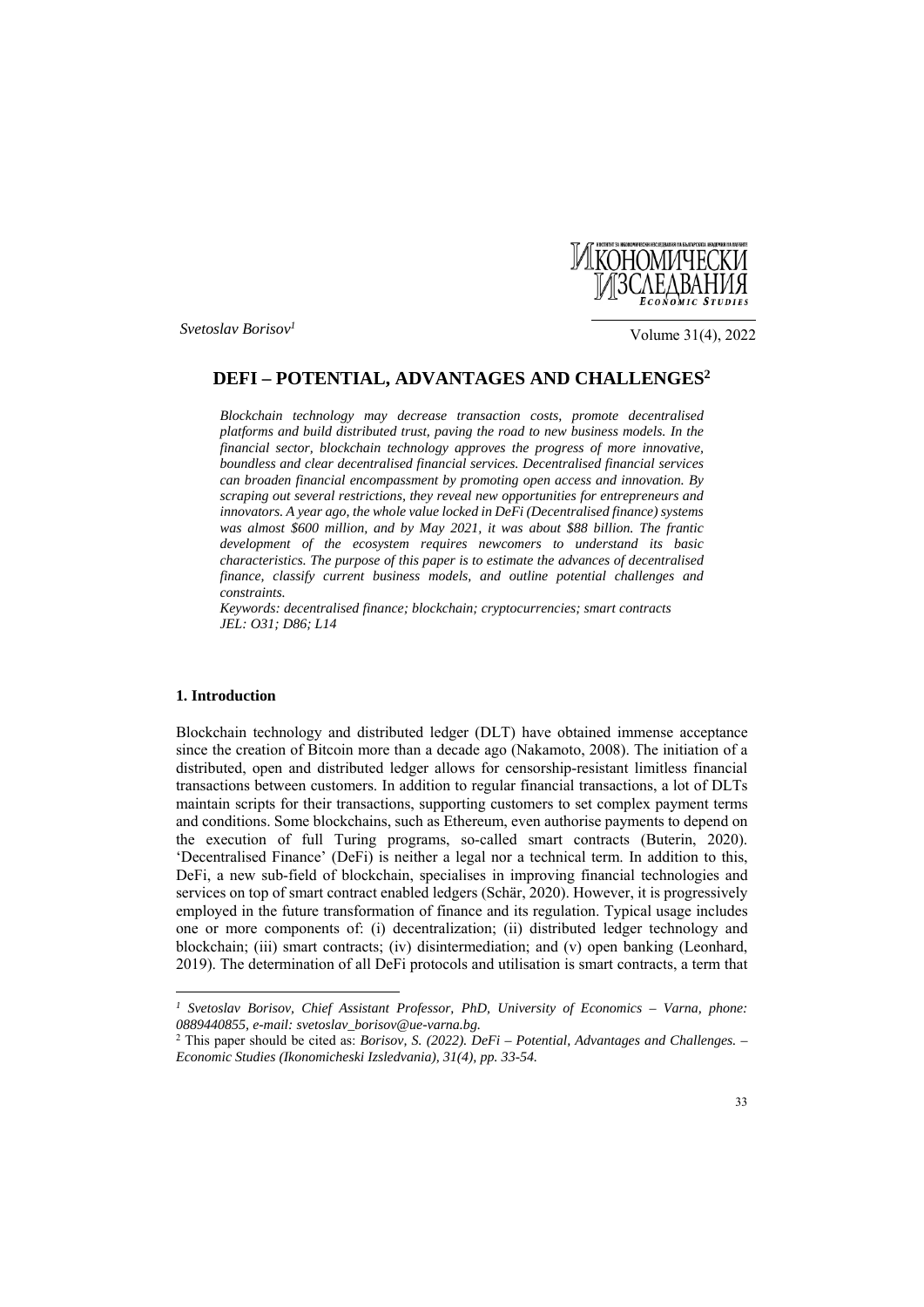is commonly assigned to small applications gathered on a blockchain and running on a large network consisting of plenty of computers. Smart contracts to some extent, are ineffectual in comparison to common centralised calculations. On the other hand, their superiority is the high level of security, in the perception that smart contracts ensure deterministic performance and permit everyone to check the resulting changes in status. When accomplished securely, smart contracts are extremely transparent and reduce the risk of manipulation and arbitrary interference. Smart contracts have access to a full set of Turing instructions and are accordingly quite completely. Moreover, they could store cryptocurrencies and thus act as a custodian, with fully adaptive criteria for how, when and to whom these assets can be honoured. This approves a wide variety of interesting applications and thriving ecosystems.

To accept the novelty of smart contracts, we must first look at ordinary server-based web applications. When somebody interacts with such an application, he cannot follow the internal logic of the application. Furthermore, the user does not control the environment of execution. Either one (or both) can be manipulated. As a result, the customer should trust the service provider. One of the blockchain's major innovations is the transfer and trade of financial assets out of credible intermediaries (Wüst, Gervais, 2017). Smart contracts alleviate both issues and guarantee that the application works exactly as anticipated. The contract code is saved in the main blockchain and can therefore be viewed publicly. The behaviour of the contract is determined and the requirements of functions (in the form of transactions) are processed simultaneously by hundreds of participants in the network, ensuring the legitimacy of performance. When execution results in changes in the balance, such as a shift in account balances, these modifications are subject to the consensus rules of the blockchain network and will be reflected and protected by the blockchain status tree.

The initial idea of smart contracts was introduced by Szabo (1994). He uses the vending machine to evolve further the concept and argues that a lot of agreements can be "embedded in the hardware and software we work within such a way as to make a dereliction of contract costly to the infringer". Buterin (2013) proposed a blockchain-based platform for smart contracts to resolve all trust problems concerning the execution environment and provide secure global states. Furthermore, the platform enables contracts to collaborate. The idea was additionally characterised by Wood (2015) and enforced under the name Ethereum. Despite the numerous alternatives, Ethereum is the biggest platform for smart contracts in terms of market capitalisation, convenient applications and advancement activities (Wood, 2014).

Many commonly centralised financial tools are now implemented and utilised in distributed blockchain systems employing smart contracts. This market sector has become known as decentralised finance (DeFi, henceforth) and has gained popularity as projects have emerged to meet the needs of a wide variety of cryptocurrency users and enthusiasts. Decentralised finance is a movement in the space of the blockchain, which has recently attracted increasing interest. The term is usually assigned to open financial infrastructures created on public platforms for smart contracts, such as the Ethereum blockchain (Buterin, Vitalik, 2014).

Unlike the conventional financial sector, DeFi does not depend on intermediaries and centralised institutions (Antonopoulos, 2018). Rather, it is established on open protocols and decentralised applications (DApps). The agreements are implemented by smart contracts, transactions accomplished in a safe and deterministic way, and the changes are legitimised on a public blockchain. In such a way, this architecture can create a consistent and supremely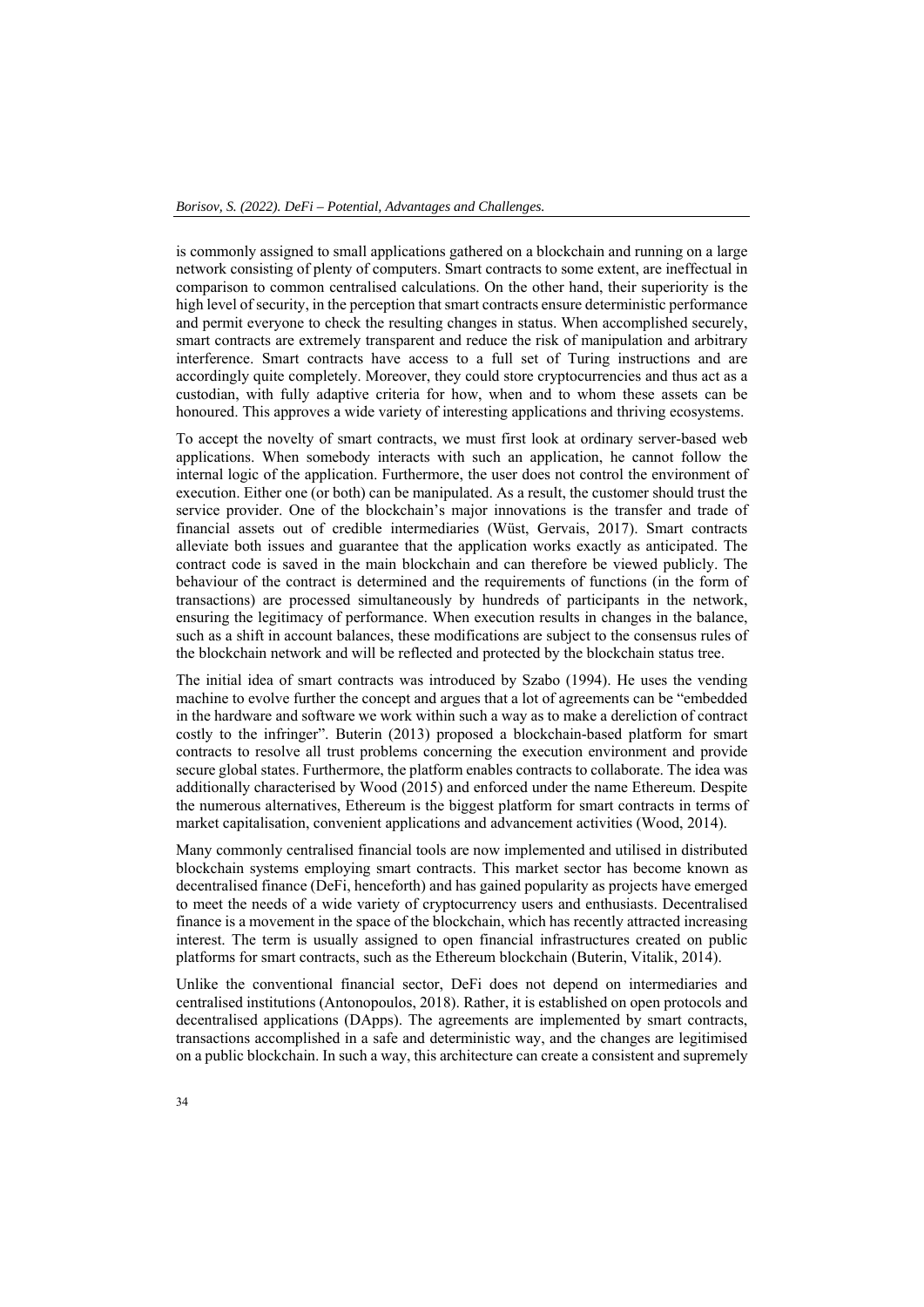interoperable financial system with exceptional transparency, equivalent access rights and little need for trustees, central clearinghouses or escrow services, as most of these functions can be taken over by smart contracts.

DeFi is still a market alcove with comparatively low volumes, but growing at a rapid pace. The amount of funds locked in DeFi-related transactions has recently reached \$88 billion. It is important to understand that these are not values of volume or market capitalisation, but a value related to reserves that are locked in smart contracts for operation in various ways. Figure 1 shows the US dollar asset values locked in DeFi applications.



Total locked value in DeFi contracts (MM USD)

*Source: Defipulse.com (2021).* 

DeFi already proposes a broad array of applications. For example, stable US dollar-backed coins can be purchased on decentralised exchanges (Moin, Sekniqi, Sirer, 2020), it is possible to move these tokens to evenly decentralised lending platforms to receive interest and then add tokenised interest-bearing instruments to a decentralised liquidity pool of blockchainbased investment fund. DeFi's main innovation is similar to a blockchain: reducing the need for trust by substituting centralised platforms with a decentralised system. The emerging system is treated as untrustworthy, which means that no party needs to be trusted to accumulate funds and send transactions. The decentralised character also decreases people's influence on fees and circumstances for employing the system, which is rather transparently governed by supply and demand. Furthermore, DeFi systems are open to everyone. In particular, this means that people can play roles as lenders that have traditionally been in the hands of big players, such as banks.

Figure 1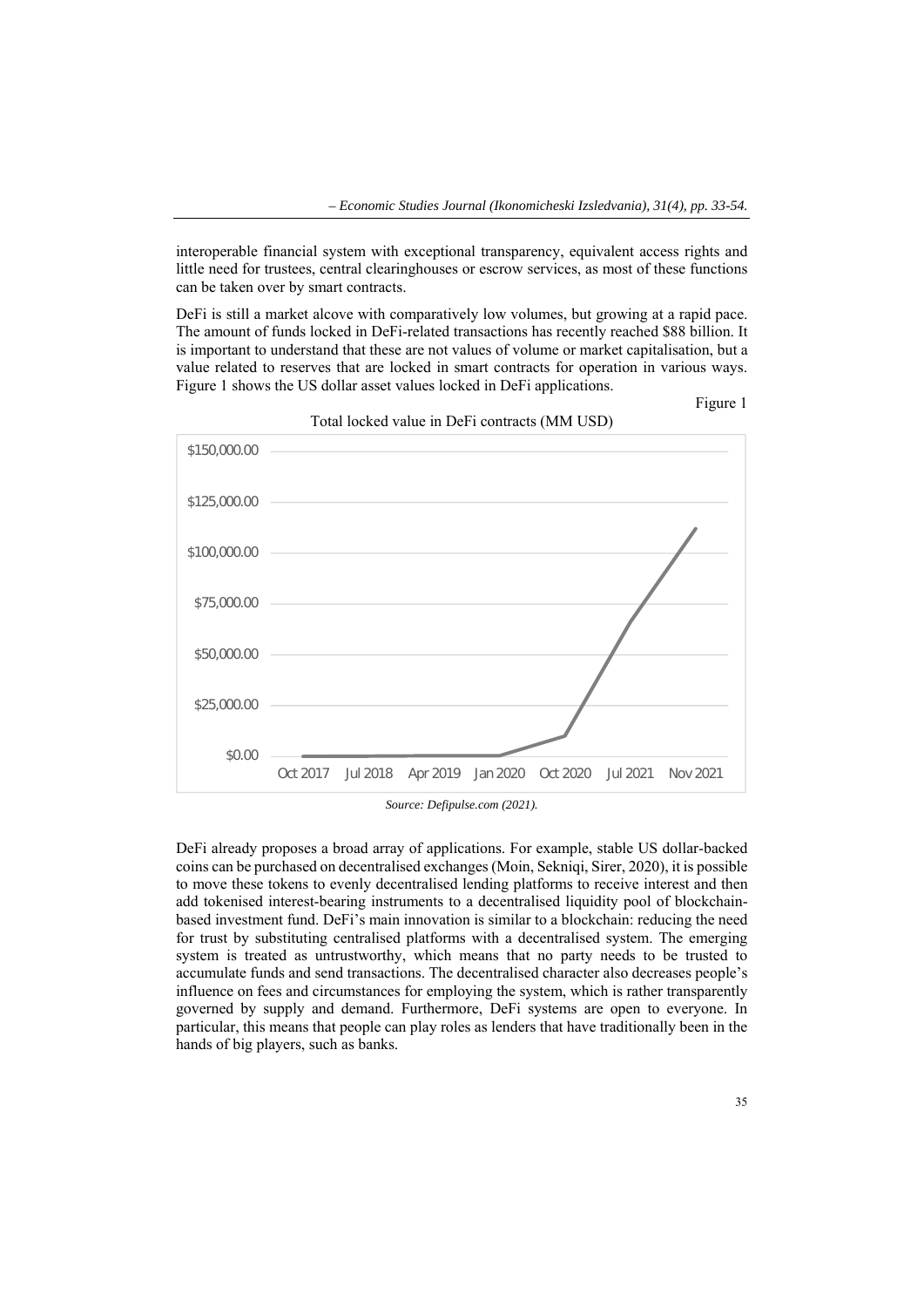The *subject* of this study is DeFi (decentralised finance), and the *object* is the elucidation of the potential, advantages and challenges for the mass penetration of DeFi. The *purpose* of this paper is to estimate the advances of decentralised finance, classify current business models, and outline potential challenges and constraints. On the ground of a literature review and а comparative analysis between the traditional financial system (CeFi) and DeFi platforms, the following hypothesis is defended: *DeFi platforms solve some problems such as inefficiency, centralised control, limited access, opacity, and lack of interoperability inherent in CeFi.* 

# **2. The Potential of DeFi**

Decentralised finance is an entire environment of financial services implemented through smart contracts located in publicly distributed accounting registers. This new proposal intends to decentralise the common financial system by producing services and applications that are detached from reliable intermediaries, allowing unreliable peer-to-peer transactions (Ammous, 2015). Instead of relying on common financial service providers, which are followed by high costs, protracted processes and deficiency of transparency, DeFi implements decentralised financial services. So, applications such as lending, derivatives and trading are automatised and accomplished transparently, reliably and without the requirement for trust (Holotiuk, Pisani, Moormann, 2017). Through the use of publicly accessible protocols, decentralised applications (dApps) and smart contracts, DeFi allow people to play both roles in financial transactions by consuming and providing services, thus "challenging finance, what the Internet did to the media by decomposing the invention of new financial instruments" (Medium.com, 2019).

Figure 2



Qin et al. have created a methodology that emphasises borderlines between CeFi and DeFi (Qin et al., 2021). They ask three questions. The first one is whether the financial assets are held by the user, i.e. whether the customer holds control over its assets. If the customer is not in control, i.e. does not hold custody nor can transact the assets without a financial intermediary, that is an example of CeFi. The second one is whether someone can unilaterally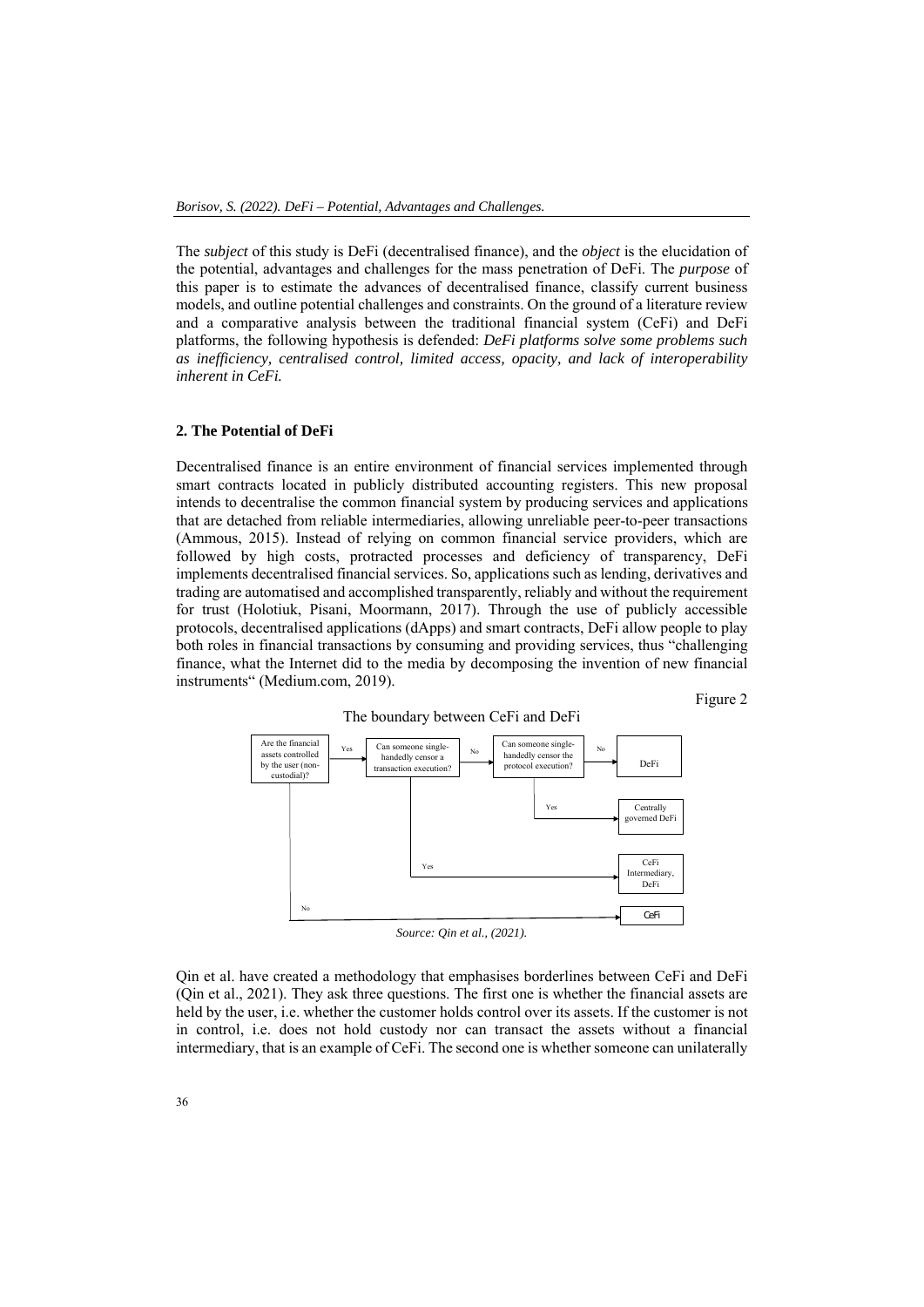censor a transaction execution. Such a dominant intermediary points to the existence of a CeFi intermediary, as long as the asset settlement can still take place in a decentralised, DeFicompliant manner. At last, Qin et al. ask the question of whether an entity can singlehandedly break, or forbid the protocol's execution. Supposing that this is the case, they should assert that the DeFi protocol is centrally managed. If the answer is negative, then the protocol in question could be qualified as a pure DeFi protocol. Figure 2 illustrates the methodology of Qin et al.

# *2.1. DeFi vs. CeFi*

This chapter provides specific DeFi solutions to the five drawbacks of CeFi: inefficiency, centralised control, limited access, opacity, and lack of interoperability inherent in traditional financial systems.

# 2.1.1. Inefficiency

DeFi may realise financial transactions with high volumes of assets and low friction, which is generally an enormous administrative burden for CeFi. DeFi builds reusable smart contracts in the shape of dApps projected to execute a particular financial operation. These dApps are accessible to any customer who looks for a specific kind of service, no matter what the size of the transaction is, for instance, a put option execution. To a great extent, a customer may self-serve inside the range of existing smart contracts and blockchain within the application. In the case of Ethereum-established DeFi, the contracts may be utilised by anybody who pays the flat gas fee, commonly around \$0.15 for a transfer and \$2.00 for a dApp characteristic such as leveraging opposite to collateral. Once redistributed, these contracts constantly support their service with near-zero administrative overhead.

One of the formations in DeFi that advances efficiency is Keepers. They are extrinsic members directly motivated to supply a service to DeFi protocols, such as auditing positions to safeguard that they are fully collateralised or triggering state updates for differing functions. To assure that a dApps' advantages and services are optimally priced, keepers' rewards are frequently structured as an auction. Pure, clear competition adds value to DeFi platforms by assuring customers pay the market price for the services they demand.

A different conception that likewise encourages efficiency is a fork. A fork, in the framework of open-source code, is a copy and reuse of the code with upgrades or improvements layered on top. A typical fork of blockchain protocols is to link them into two parallel currencies and chains. Doing so builds competition at the protocol level and constructs the best conceivable smart contract platform. Not only the code of the whole Ethereum blockchain is public and forkable, but each DeFi dApp developed on top of Ethereum as well. If inefficient or suboptimal DeFi applications occur, the code may be effortlessly copied, advanced, and redeployed through forking. Forking and its advantages rise from the open character of DeFi and blockchains.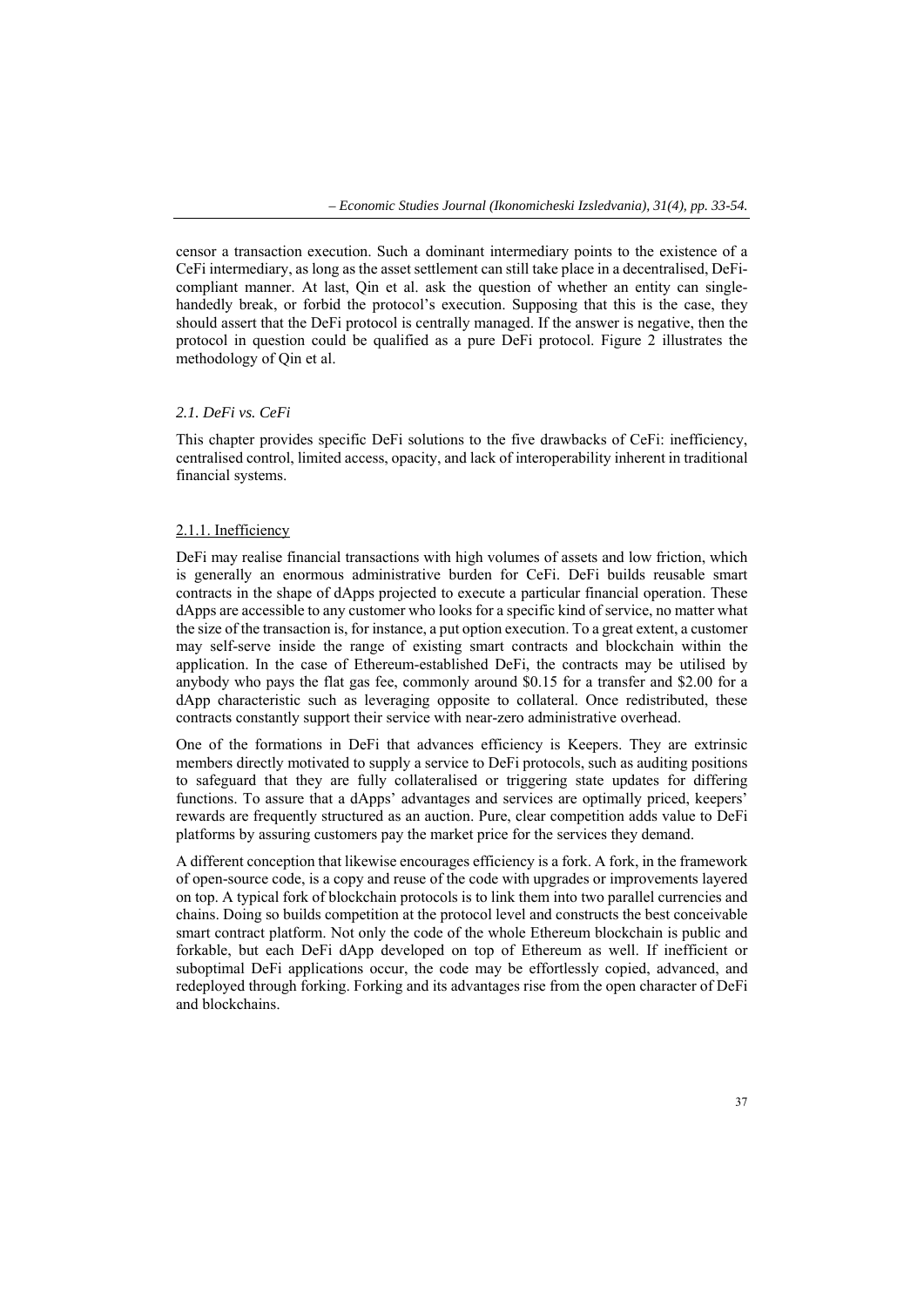### 2.1.2. Centralised Control

The second drawback of CeFi is the powerful control exercised by governments and big institutions, allowing for a monopoly over parameters such as the money supply, rate of inflation, and admission to the best investment opportunities. In contrast, the society of stakeholders or even a prearranged algorithm may control an element, such as the inflation rate, of a DeFi dApp. If a dApp includes distinctive rights for an administrator, all customers are knowledgeable of the rights, and any customer may effortlessly discover a lesscentralised counterpart. DeFi reverses this centralised control by transferring control to open protocols with transparent and unchangeable settings (Schilling, Uhlig, 2019). As no central authority governs or coordinates access to the decentralised environment, customers control their data and store their financial resources themselves. Because customers can save their entry tokens, i.e., signing keys and allowing their transactions, they are completely selfcontained. While this, on the one hand, prevents theft or confiscation of funds by a centralised party, individual users, on the other hand, are not protected against the loss of their access tokens, as only they can recover them.

While distributed ledgers do not depend on a specific operator as a trusted agent, they instead distribute trust in a network of nodes (Anjum, Sporny, Sill, 2017). System security is based on the assumption that sufficient nodes in the network are kept fair so that they can reach a consensus on the validity of transactions (Chen, Bellavitis, no date). Consensus ensures that the system is fixed (meaning that transactions cannot be modified, added or deleted retroactively) and resistant to censorship (sometimes called vitality), which ensures that new valid transactions will eventually be included.

Public blockchains are composed to be open, which means that they do not set entry rules and everyone can collaborate with them. DeFi applications assembled on public blockchains derive these attributes by default. Approvals can exclusively be included if DeFi platforms are established on a private blockchain with supplementary entry restrictions or by determining further permissions in the code (Grech, Camilleri, 2017). This also allows anybody to participate in speculation or margin trading, which is not accessible to anybody when utilising centralised platforms, as specific restrictions request (Xu et al., 2017).

The open-source origin of blockchain and the public character of all smart contracts ensures that drawbacks and inefficiencies in a DeFi project may be easily recognised and "forked away" by customers who copy and advance the impaired project. Therefore, DeFi endeavours to invent protocols that instinctively and delicately motivate stakeholders and keep up a robust equilibrium through cautious mechanism design. Naturally, trade-offs exist between having a centralised party and not having one. Centralised control permits for radically definite action in a crisis, sometimes the imminent approach but likewise perhaps an overreaction. The course to decentralising finance will assuredly confront increasing problems because of the challenges in pre-planning for every eventuality and economic nuance. Conclusively, nonetheless, the transparency and security acquired through a decentralised approach will conduce to powerful, robust protocols that may turn into trusted financial infrastructure for a universal customer base.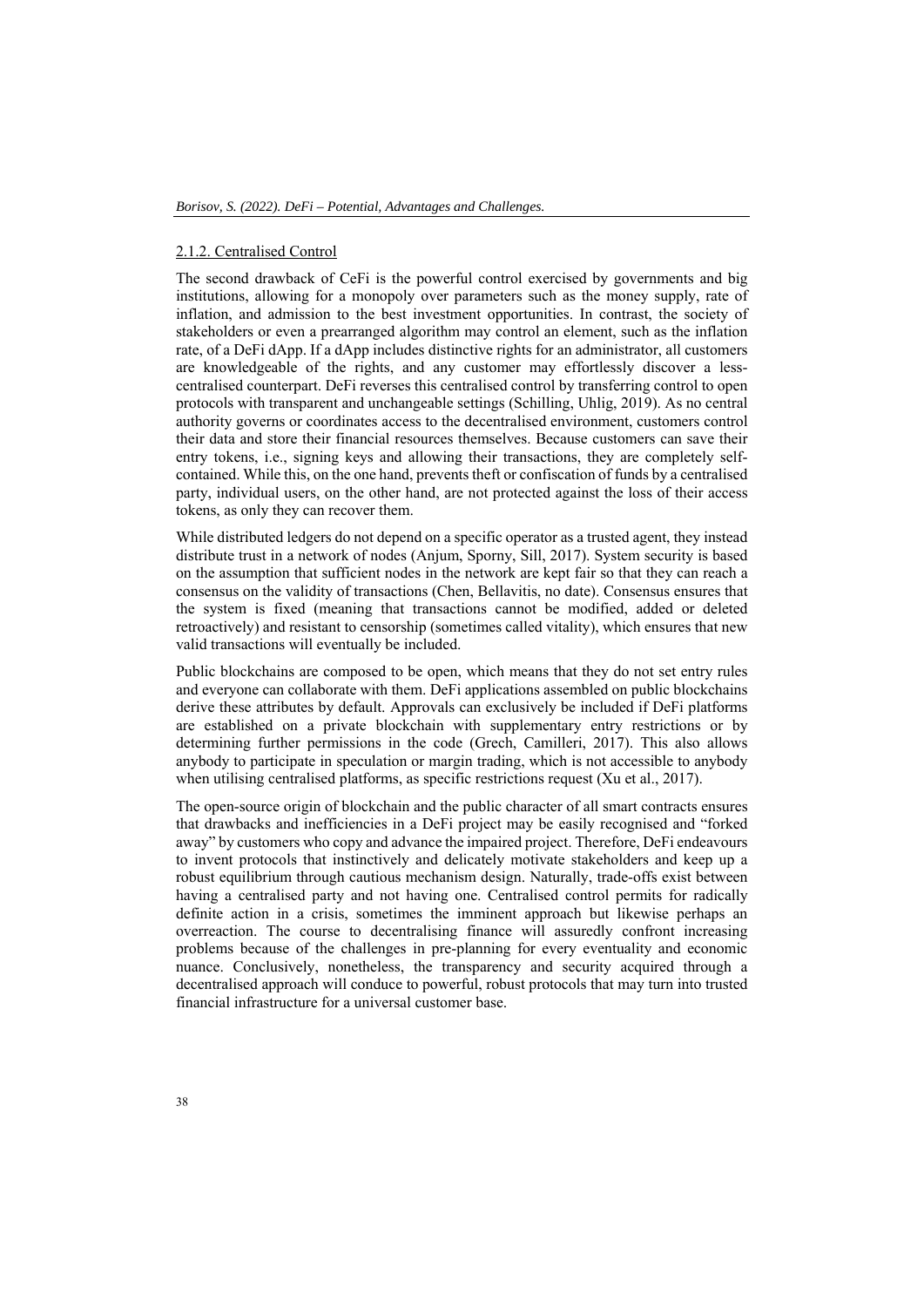# 2.1.3. Limited Access

As smart contract platforms lead to more-scalable applications, customer friction descends, allowing a broad range of customers and thus diminishing the third drawback of CeFi: limited access. Not limited to the DeFi space, but widespread in it, is the aspect of transforming smart contracts within decentralised autonomous organisations (DAO). By allowing the community to propose legislation and vote based on their share of the proposal, management is distributed. The three central aspects of management – joint incentives, accountability and transparency are realised through the creation of consumers and investors accountable for the success of the ecosystem.

It is rare for CeFi markets to operate without downtime. For example, the New York Stock Exchange and the Nasdaq Stock Exchange are the two major trading venues in the United States, and their business hours are Monday to Friday from 9:30 a.m. to 4 p.m. Eastern Time. Due to the non-stop nature of blockchains, most if not all DeFi markets are open 24/7. As a result, DeFi does not have pre-or post-market trading compared to CeFi whereby liquidity on a range of products is typically thin during these periods. Furthermore, system outages at CeFi stock exchanges and CeFi cryptocurrency exchanges have been known to occur due to numbers of users attempting to access the exchanges during times of volatility, such as the GameStop short squeeze event, not to mention the intervention by brokerage firms to restrict their respective customer's purchase and sale of certain equity products due to liquidity and solvency concerns (Robinhood.com, 2021).

DeFi contributes broad underserved groups, such as the worldwide community of the unbanked also small businesses that use large shares of the labour force (for instance, almost 50% in the United States) direct access to financial services. The subsequent effect on the whole global economy shall be strongly positive. Even users who have admission to financial services in CeFi, such as bank accounts, mortgages, and credit cards, do not have admission to the financial services with the best competitive pricing and best agreeable terms; these services and structures are limited to big institutions. DeFi permits any customer access to the wholeness of its financial infrastructure, despite his wealth or geographical region.

A case of resolving the limited access issue is yield farming. This practice affords access to many who demand financial services but whom CeFi drops behind. To sum up, yield farming produces inflationary or contract-funded prizes to customers for staking capital or using a protocol. These prizes are payable in the identical basic asset the customer owns or in a different asset such as a governance token. Any customer can engage in yield farming. A customer may stake an amount of any size, despite how modest, and receive a proportional prize. This ability is specifically strong in the example of governance tokens. A customer of a protocol that distributes a governance token via yield farming turns into a partial owner of the platform through the issued token. A rare situation in CeFi, this mechanism is an ordinary and celebrated manner to provide ownership of the platform to the people who utilise and benefit from it.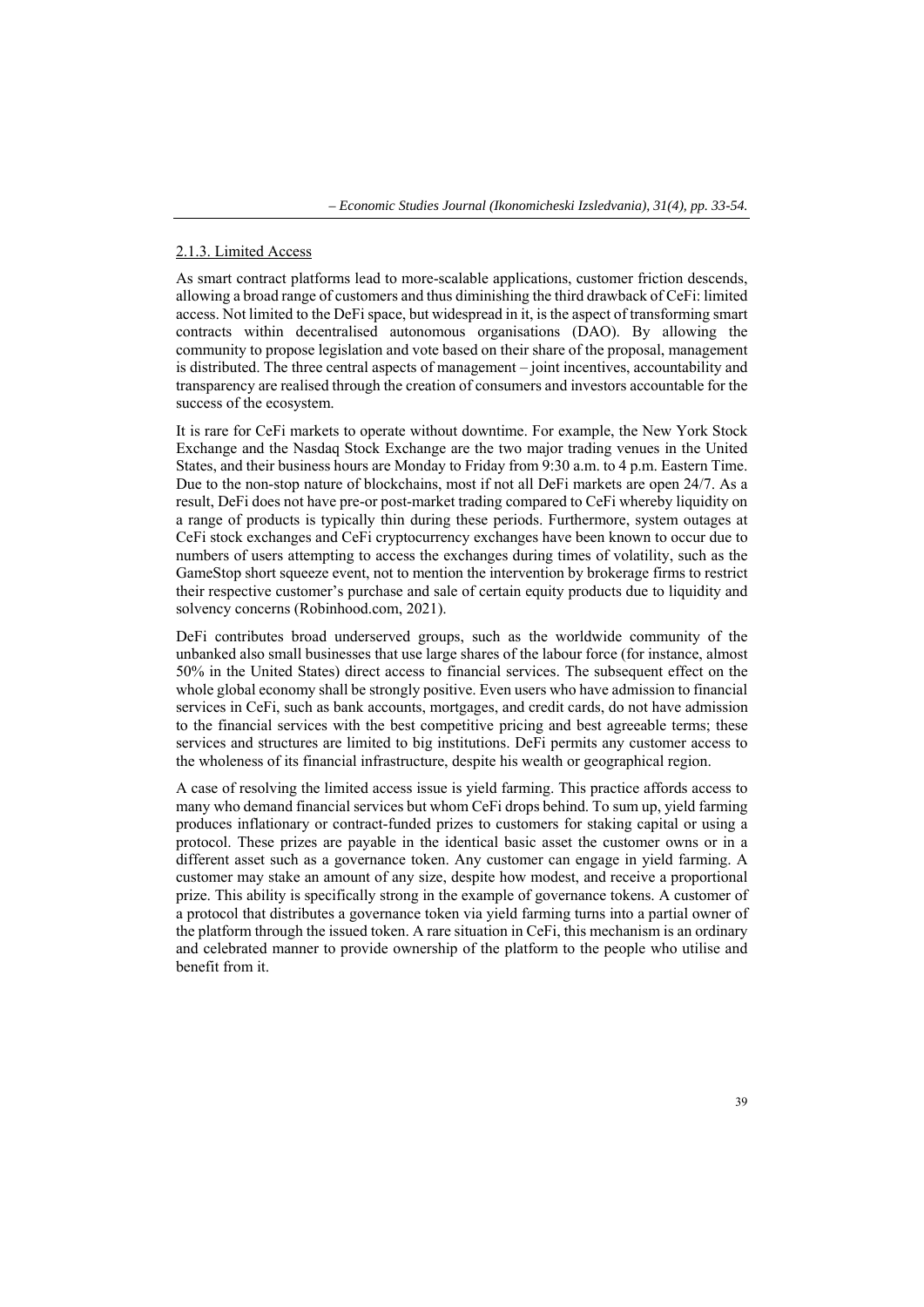# 2.1.4. Opacity

The fourth flaw of CeFi is opacity. Most publicly distributed accounting records provide transparency by default, as all transactions saved in the blockchain are publicly seeable. Transaction senders and recipients are identified by aliases, while transaction values and submitted data are sent clearly and specifically. Unless additional confidentiality measures are taken, it has been demonstrated that transactions can be related and customers can be recognised (Meiklejohn et al., 2013). For DeFi applications, basic transparency means that all use and stored funds are public at all times. DeFi delicately resolves the problem of opacity through the open and contractual character of agreements. It is worth investigating how smart contracts and tokenisation promote transparency inside of DeFi.

Smart contracts bring an instantaneous advantage in terms of transparency. All parties are enlightened of the capitalisation of their counterparties and, to the degree necessary, may see how funds will be redistributed. The parties may observe the contracts themselves to determine if the terms are acceptable and to remove any uncertainty that may occur when they collaborate under the contract terms. This transparency alleviates the risk of legal burdens to a large extent and brings peace of mind to minor players. In the current environment of CeFi, they could be exploited by dominant counterparties through postponement or even completely inhibiting their end of a financial agreement. In practice, the average user does not comprehend the contract code, rather, he or she depends on the open-source character of the platform and the knowledge of the crowd to sense security. In general, DeFi diminishes counterparty risk and hence establishes a host of efficiencies not demonstrated under CeFi.

DeFi participants are responsible for performing under the terms of the contracts they utilise. One procedure for guaranteeing the proper behaviour is staking. Staking is escrowing a crypto-asset into a contract so that the contract discharges the crypto-asset to the suitable counterpart only after the contract terms are met; alternatively, the asset returns to the initial owner. Counterparties may be requested to stake on any claims or cooperations they execute. Staking carries out agreements by charging a tangible penalty for the offending side and a tangible prize for the cooperation. The tangible prize shall be at least as good as the result of the initial terms of the contract. These transparent incentive systems produce more reliable and clearer assurances than CeFi agreements.

### 2.1.5. Lack of Interoperability

The fifth flaw of CeFi is the lack of interoperability. CeFi services are complicated to combine, usually requiring a wire transfer, and in many instances cannot be reintegrated. The capabilities for DeFi are considerable and innovations continue to expand at a non-linear rate. This expansion is sustained by the facility of composability of DeFi services. Some blockchain ecosystems, such as Ethereum, maintain vigorous programming instruments that are used for DeFi services. Sophisticated applications, containing auctions, voting and trading can be created with smart contracts. Their functions can be called by customers and smart contracts, which allows for easy connection, arrangement or mixture of extant applications without supplementary programming exertion.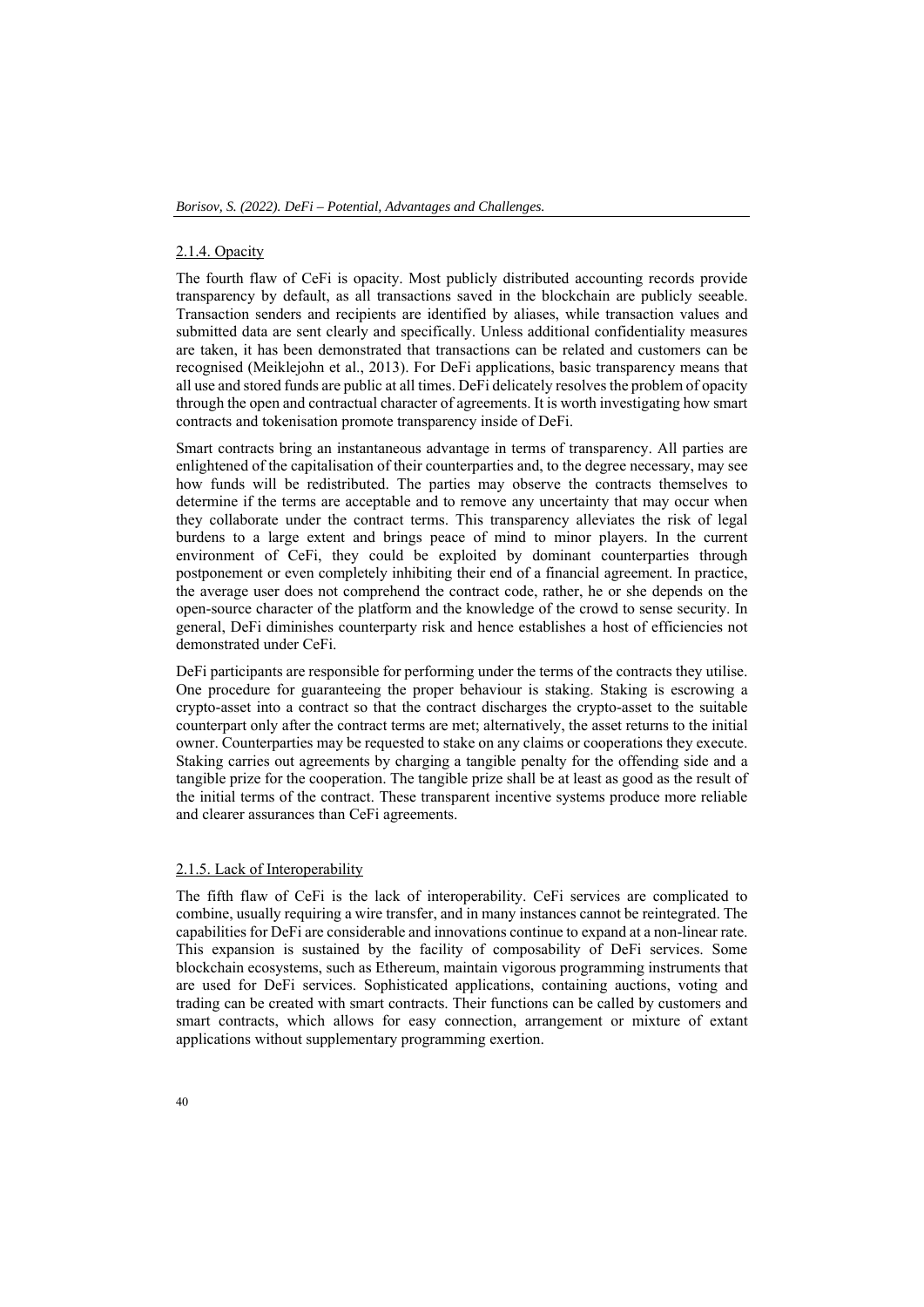Once a fundamental framework has been established, it is possible to be created synthetic assets and implement new protocols allowing for borrowing and lending. A higher layer would permit for the accomplishment of leverage on top of borrowed assets. Such compatibility may continue in a growing number of directions as new platforms occur. Bringing together contracts to build new kinds of services is often seen as a "Lego" feature of DeFi protocols. This feature stems from the run of smart contracts as creating blocks and linking them to build more useful structures. The benefits of composability, particularly tokenisation and networked liquidity are explained below.

Tokenisation is a critical form in which DeFi platforms coordinate with each other. A good example is a percentage holding stake in a private commercial real estate venture. It would be a challenge for CeFi to collateralise this asset either for a loan or a derivative position backing. As DeFi depends on joint interfaces, applications may straightly plug into each other's assets, repackage, and subdivide positions as required. DeFi can unlock liquidity in traditionally illiquid assets through tokenisation. A typical example would be the creation of fractional shares from an indivisible asset such as a stock. We may expand this conception to provide fractional ownership to scarce resources such as unique art. The tokens may be utilised as collateral for any other DeFi service, such as leverage or derivatives. We are capable to invert this archetype to build token bundles of groups of real-world or digital assets and trade them similar to an ETF. Let's imagine a dApp comparable to a real estate investment trust (REIT), but with the extra proficiency of permitting the owner to divide the REIT into separate real estate components to choose a favoured geographical location and distribution within the REIT. Ownership of the token gives direct ownership of the allocation of the properties. The owner may trade the token on a decentralised exchange to close the position.

Tokenising hard assets, such as real estate or precious metals, is more difficult than tokenising digital assets because the practicable considerations associated with the hard assets, such as maintenance and storage, cannot be executed by code. Legal constraints according to jurisdictions are likewise a challenge for tokenisation; however, the adequacy of secure, contractual tokenisation for nearly all use cases ought not to be undervalued.

The conception of interoperability broadens effortlessly to liquidity in the exchange use case. CeFi exchanges, particularly those that individual investors ordinarily utilise, cannot easily share liquidity with other exchanges without specialised access to a prime broker, which is usually restricted to hedge funds. In DeFi, as a subcomponent of the contract, any exchange application may use the liquidity and rates of any other exchange on the same blockchain. This feature allows for networked liquidity and brings about very competing rates for customers within the same application.

# *2.2. Overview of the services provided through DeFi*

This subsection illustrates the capability of DeFi applications by displaying typical applications. Conditionally, this application can be summarised in the following five sections: lending platforms, asset platforms, decentralised exchanges (DEX), derivative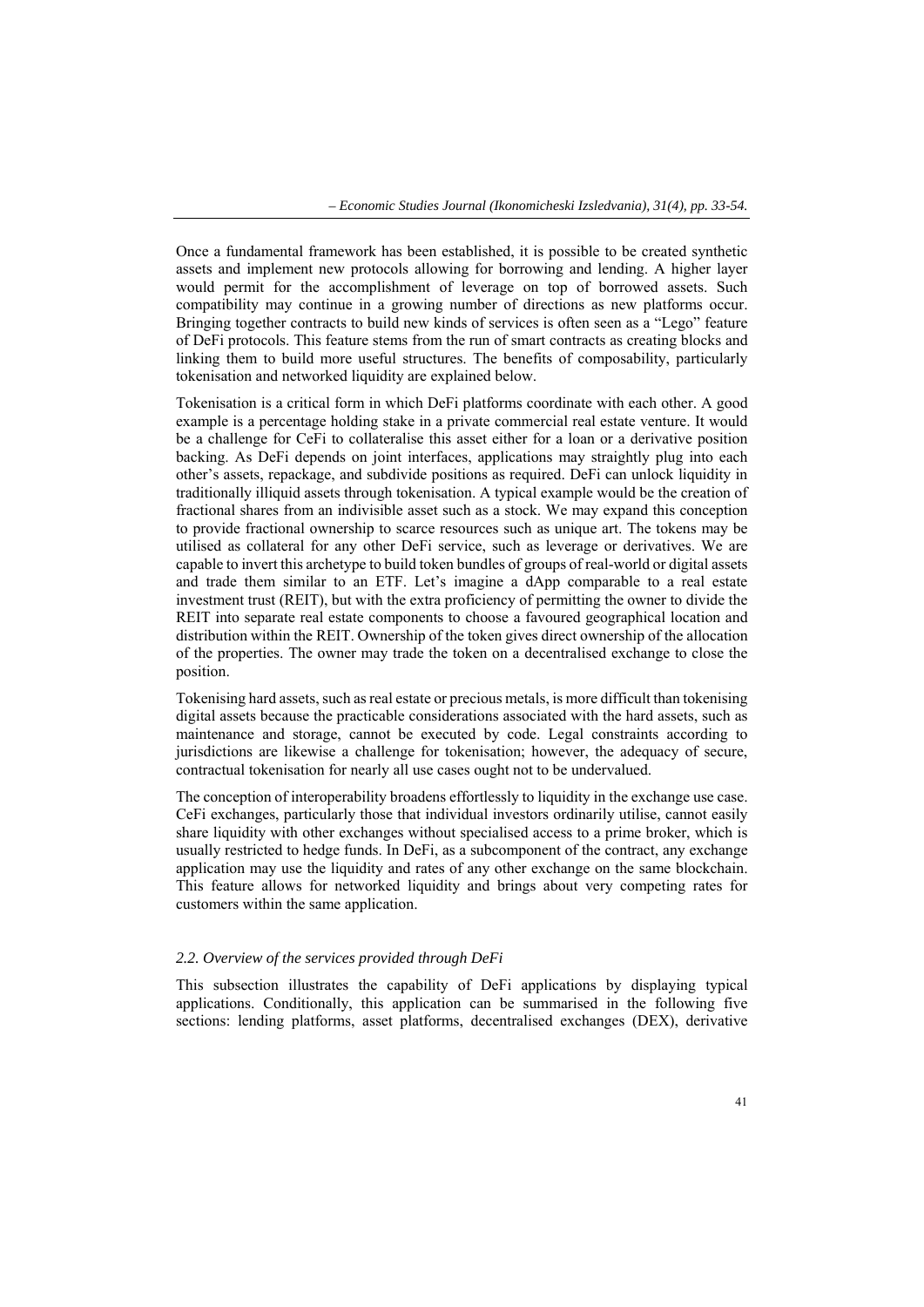services and payment networks. While more sections are emerging, the focus of this study will be on these five sections.

# **Lending platforms:**

Decentralised lending services are the biggest class of DeFi outputs, with \$28.48 billion in locked funds (Defipulse.com, (2021). They offer loans to companies or individuals utilising smart contracts as intermediaries and mediators. In this way, the "common" intermediaries obligated for centralised lending are eliminated. In connection with the analysis in the previous paragraph, Table 1 illustrates a comparison between CeFi and DeFi lending platforms. These smart contracts automatise the lending agreement, including interest rate rules. Pooled loans utilise float interest rates that object to supply and demand. The funds of all borrowers are gathered in a single, smart contract-based lending pool, and lenders begin to gain interest just when they deposit their money in the pool. Nevertheless, the interest rates are a function of the pool's utilisation rate. When liquidity is easily accessible, loans will be inexpensive. However, during times of high demand, loans will become dearer. Lending pools have the supplementary benefits that they may accomplish maturity and size conversion while maintaining comparably high liquidity for the individual lender.

Table 1

|                             | CeFi                                    | <b>DeFi</b>                                            |
|-----------------------------|-----------------------------------------|--------------------------------------------------------|
| Inefficiency                | - Acquiring a loan includes expenses of | - Instant liquidity at the press of a button with      |
|                             | time and money.                         | minimal transaction costs.                             |
|                             | - Non-optimal rates for borrowing and   | - Algorithmically pooled and optimised interest        |
|                             | lending because of inflated costs.      | rates.                                                 |
|                             | - Interest rates are affected by the US | - MakerDAO platform is publicly controlled by the      |
|                             | Federal Reserve and admission to loan   | MKR holders.                                           |
| Centralised                 | services controlled by regulation and   | - Compound rates are settled algorithmically and       |
| Control                     | institutional policies.                 | provide control of market parameters to COMP           |
|                             | - Borrowing and lending rates are       | stakeholders motivated to transfer value to users.     |
|                             | controlled by institutions.             | - Aave interest rates are controlled algorithmically.  |
|                             |                                         | - Open capability to draw DAI liquidity against an     |
|                             | - Acquiring loans is arduous for a vast | overcollateralised position in any supported ERC-20    |
|                             | majority of the population.             | token. Admission to a competitive USD-                 |
|                             | - Complication in infiltrating high-    | denominated return in the DSR.                         |
| <b>Limited Access</b>       | yield USD investment opportunities or   | - Open capability to borrow or lend any supported      |
|                             | competitive borrowing.                  | assets at competing for algorithmically established    |
|                             | - Exclusively selected groups have      | rates (provisionally subsidised by COMP                |
|                             | access to substantial quantities of     | distribution).                                         |
|                             | money for arbitrage or refinancing.     | - Flash loans democratise admission to liquidity for   |
|                             |                                         | instantly profitable businesses.                       |
| Opacity                     | - Ambiguous collateralisation of        | - Clear collateralisation ratios of vaults discernible |
|                             | lending organisations.                  | to the whole ecosystem.                                |
| Lack of<br>Interoperability |                                         | - Issuance of DAI, a permissionless USD-tracking       |
|                             | - Cannot trustlessly utilise USD or     | stablecoin supported by cryptocurrency. DAI may        |
|                             | USD-collateralized token in smart       | be utilised in any smart contract or DeFi application. |
|                             | contract agreements.                    | - Tokenised positions through cTokens may be           |
|                             | - Cannot reuse supplied positions for   | utilised to turn static assets into yield-generating   |
|                             | other investment opportunities.         | assets.                                                |
|                             | - Cannot monetise or use surplus        | - Credit delegacy enables parties to utilise deposited |
|                             | collateral in a lending position.       | collateral when they do not require borrowing          |
|                             |                                         | liquidity.                                             |

Comparison between CeFi and DeFi – Lending platforms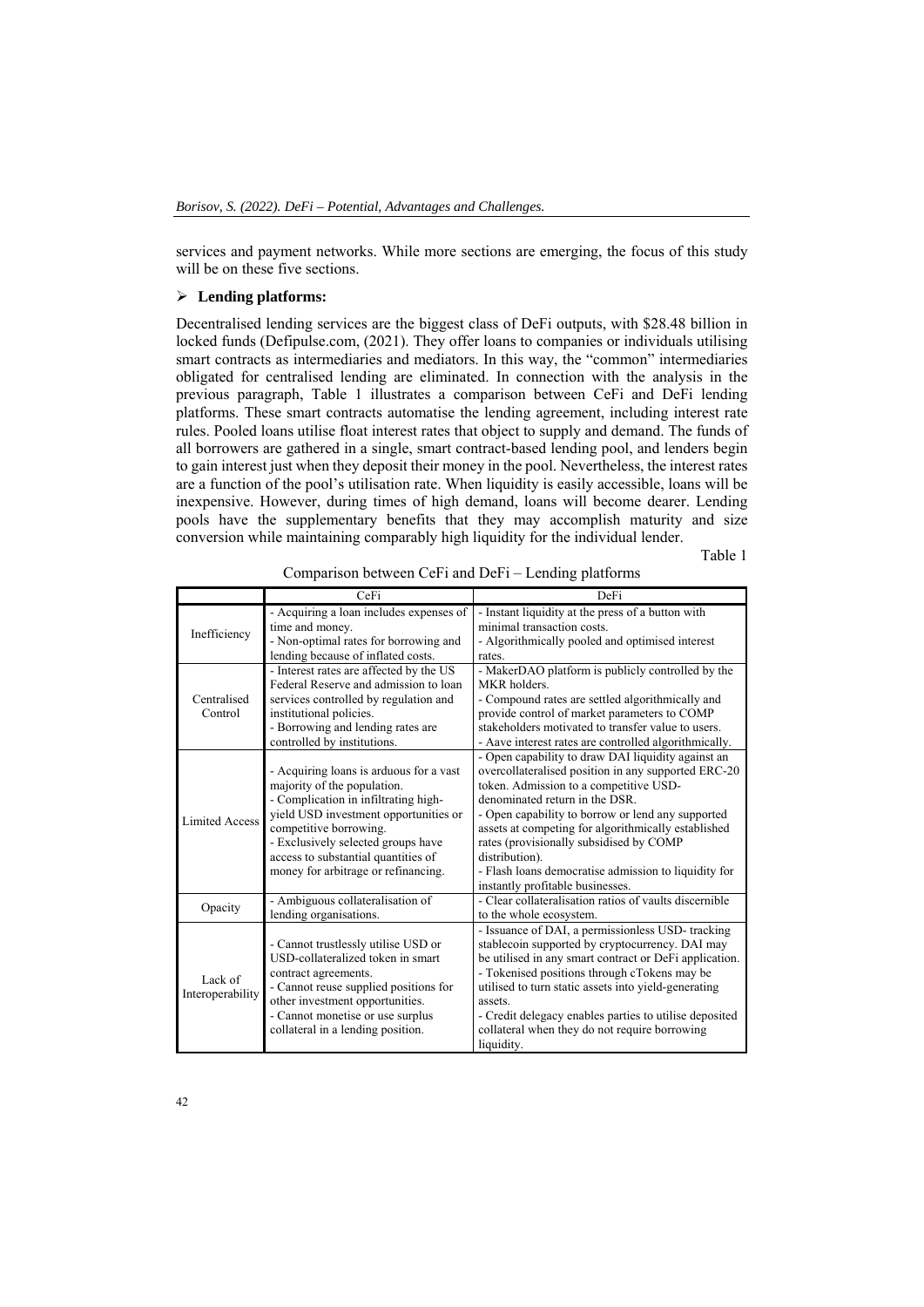# **Asset platforms:**

Traditional assets serve mainly as capital collateral for companies. Similarly, virtual assets in the crypto area have comparable goals. Nonetheless, since they are built, saved and traded through the blockchain, they are innately public and their shifts are transparent. Using smart contracts, they may be traded automatically and without restrictions. Assets are the second most valuable class in Defi. Popular assets platforms in the DeFi space are USDT, USDC and BUSD with a locked value in US dollars (\$30.97B), (\$24.75B) and (\$10.68B), respectively (Defipulse.com, 2021).

# **Decentralised exchanges (DEX):**

Services that concentrate on decentralised cryptocurrency and token exchange are frequently classified as DEX and represent the third biggest category of DeFi products, with about \$18.92 billion in locked funds (Defipulse.com, 2021). DEX operates likewise to a stock exchange, but rather than being managed by a central provider, the exchange is managed by a smart contract located on a blockchain such as Ethereum. The absence of a centralised authority indicates that the principles and supervisions for trading are prearranged in the code of the smart contract and consumers must interact with it to trade assets. Typically, a smart contract further processes consumer funds during the trading process to assure a proper payout. Concerning the analysis in the previous paragraph, Table 2 presents a comparison between CeFi and DeFi exchanges.

| ٠ |  |
|---|--|

|                             | CeFi                                                                                                                      | <b>DeFi</b>                                                                                                                                                                            |
|-----------------------------|---------------------------------------------------------------------------------------------------------------------------|----------------------------------------------------------------------------------------------------------------------------------------------------------------------------------------|
| Inefficiency                | - Trades usually demand two parties to<br>settle.                                                                         | - An AMM (automated market makers) that enables<br>steady access for trading against the contract.                                                                                     |
| Centralised<br>Control      | - Exchanges that control which trading<br>pairs are supported.                                                            | - Enables anybody to construct a new trading pair if<br>it does not already exist and automatically transmit<br>trades through the most effective pathway if no<br>direct pair exists. |
| Limited<br>Access           | - The most excellent investment<br>opportunities and returns from liquidity<br>providing are limited to big institutions. | - Anybody may become a liquidity provider and<br>gain fees for doing so. Any project may issue its<br>token on Uniswap to give anybody access to it.                                   |
| Opacity                     | - Unidentified if the exchange controls<br>all users' entire balance.                                                     | - Transparent liquidity levels in the platform and<br>algorithmic pricing.                                                                                                             |
| Lack of<br>Interoperability | - Capability to trade assets on one<br>exchange is not readily executed within<br>the different financial applications.   | - Any token swap required for a DeFi application<br>may use Uniswap as an installed feature.                                                                                           |

Comparison between CeFi and DeFi – Exchanges

To discover the swap rate, smart contract-based liquidity pools utilise a variety of fixed product models, where the relative price is a function of the smart contract's token reserve ratio. In its rudimentary form, the fixed product model may be represented as  $xy = k$ , where x and y coincide with the smart contract's token reserves and k is a constant. Bearing in mind that this equation should uphold when anyone performs a trade, we obtain  $(x + \Delta x)$ .  $(y + \Delta y)$ = k. It may then be simply displayed that  $\Delta y = (k/(x + \Delta x)) - y$ . Therefore,  $\Delta y$  will accept negative values for any  $\Delta x > 0$  (Schär, 2020). Any swap is located on a convex token reserve curve. A liquidity pool utilising this model cannot be drained, as tokens will become pricier with lower reserves. When the token supply of either one of two tokens comes nearer zero,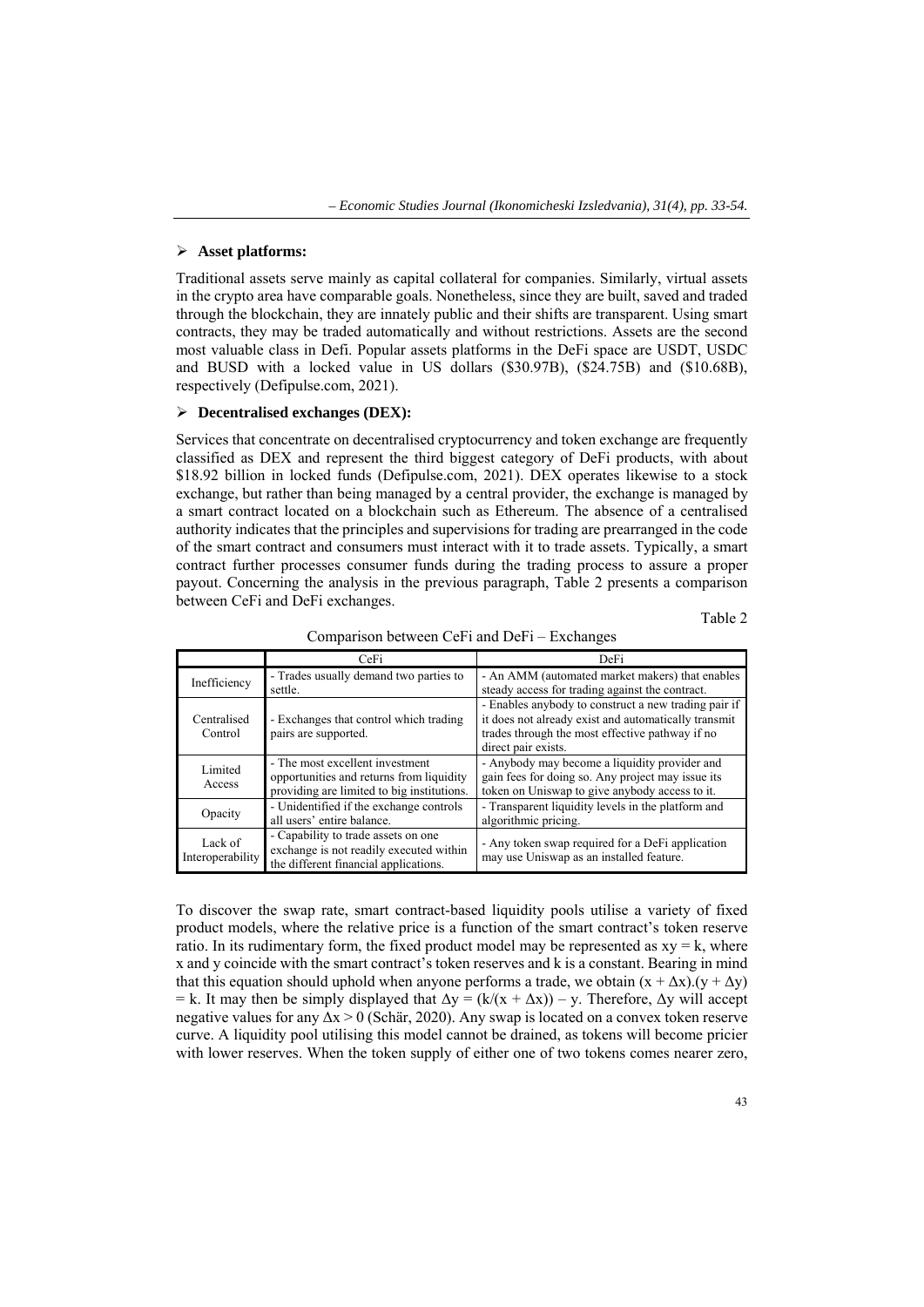its relative price increases infinitely as an outcome. It is necessary to mention that smart contract-based liquidity pools are not dependent on extrinsic price feeds (so-called oracles). Whenever the market price of an asset changes, anybody may take benefit of the arbitrage opportunity and exchange tokens with the smart contract while the liquidity pool price converges to the present market price.

A different method is to attract liquidity reserves through a smart contract that enables big liquidity providers to link and promote prices for particular trade pairs. A customer who chooses to swap token x for token y can send a trade request to the smart contract. The smart contract will collate prices from all liquidity providers, adopt the best proposal on behalf of the customer, and perform the trade. It operates as an entrance between customers and liquidity providers, guaranteeing the best fulfilment and atomic settlement. In opposition to smart contract-based liquidity pools, with smart contract-based reserve gathering, prices are not set inside of the smart contract. Rather than, prices are determined by the liquidity providers. This method functions excellent if there is a comparably large base of liquidity providers. Nevertheless, if there is restricted or no competition for a certain trade pair, the method can lead to collusion risks or even monopolise price setting. Such corrective, reserve aggregation protocols commonly have some (centralised) control means, such as maximum prices or a minimum number of liquidity providers.

A substitute to classic exchange or liquidity pool models is peer-to-peer (P2P) protocols, ditto called over-the-counter (OTC) protocols. They mainly depend on a two-step method, where participators may request the network for counterparts who would like to trade a given pair of crypto-assets and then bargain the exchange rate bilaterally. Once the two parties agree upon a price, the trade is performed on-chain through a smart contract. Unlike other protocols, suggestions may be approved completely by the parties who have been included in the bargaining. Particularly it is not attainable for a third party to front-run somebody accepting a suggestion by examining the pool of unconfirmed transactions (mempool). For efficient performance, the procedure is mainly automated. Also, one may utilise off-chain indexers for peer finding out. These indexers presume the task of a directory in which individuals may announce their intention to make a particular trade.

Curve Finance (Curve. fi, 2021), whose users have locked in more than \$8.16 billion, is the largest example in this category, aiming attention primarily on trading and lending to stablecoins. Another famous DEX service is Uniswap, with over \$5.47 billion in the capital (Uniswap.org, 2021). The Uniswap smart contract is publicly applicable on the blockchain, and any customer can interact directly with it. The major mechanic behind Uniswap is the pooling of liquidity, which eliminates the need to process order logs. Consumers pay 0.3% transaction fees, which are added to the liquidity pool used and raise income for liquidity providers.

### **Derivative services:**

Decentralised derivatives are tokens that obtain their value from a basic asset's performance, the result of an event, or the establishment of any other noticeable variable. They commonly need an oracle to trace these variables and consequently present some dependencies and centralised elements. The dependencies may be lessened when the derivative contract utilises numerous independent data sources. Table 3 illustrates a comparison between CeFi and DeFi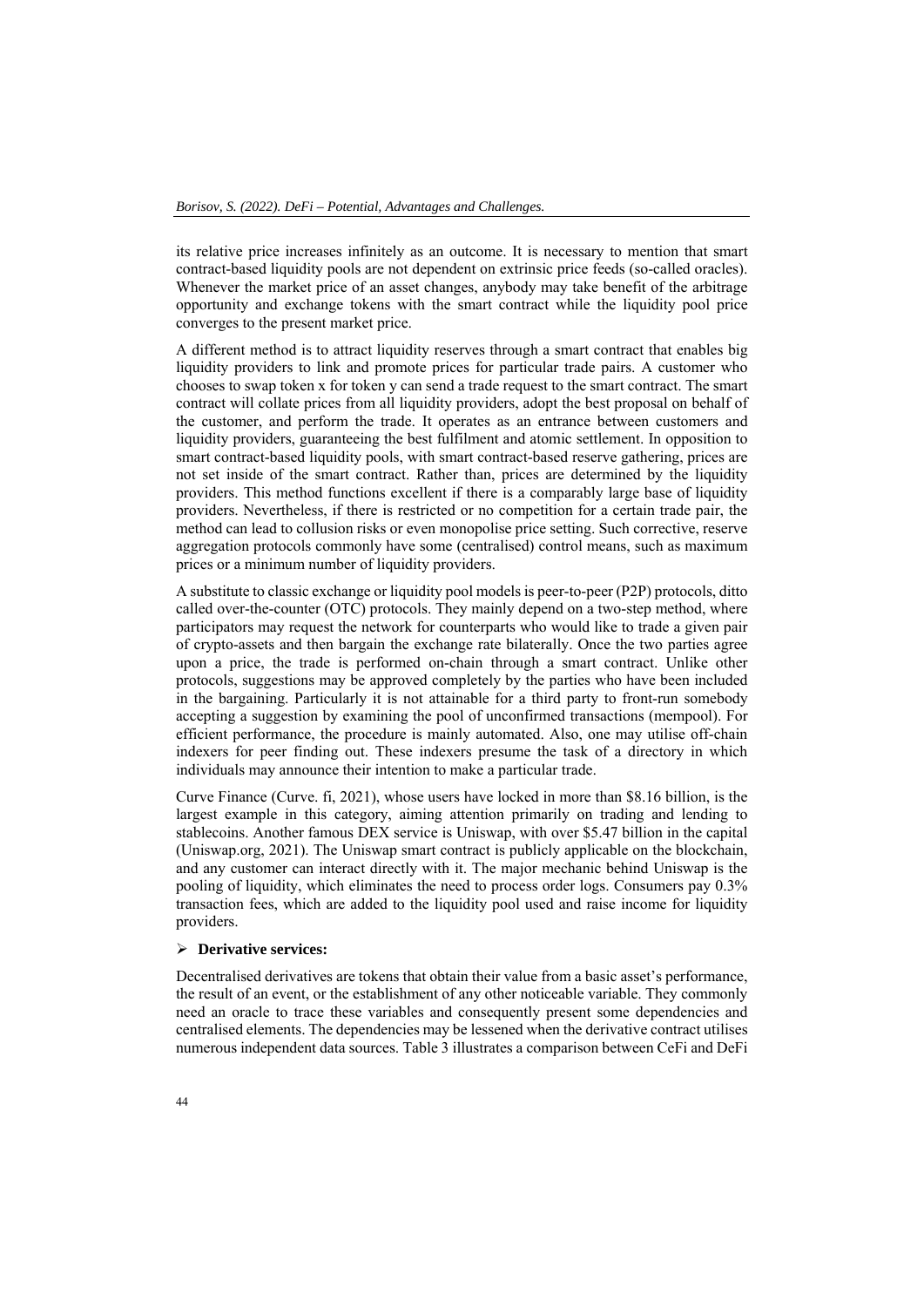derivatives. Tokenised derivatives may be designed without the presence of third parties and in a form that forbids malicious impact. Famous instances of DeFi derivatives are Synthetix (\$796.1M) (Synthetix.io, 2021), Nexus Mutual (\$359M) (Nexusmutual.io, 2021) and BarnBridge (\$294.5M) (Barnbridge.com, 2021).

Table 3

|                             | CeFi                                                                                                                                                                                                                                                                                                                                                                                                 | DeFi                                                                                                                                                                                                                                                                                                                                                                                                                                                                                                                                                               |
|-----------------------------|------------------------------------------------------------------------------------------------------------------------------------------------------------------------------------------------------------------------------------------------------------------------------------------------------------------------------------------------------------------------------------------------------|--------------------------------------------------------------------------------------------------------------------------------------------------------------------------------------------------------------------------------------------------------------------------------------------------------------------------------------------------------------------------------------------------------------------------------------------------------------------------------------------------------------------------------------------------------------------|
| Inefficiency                | - Fixed income rates are lesser because<br>of layers of fat in CeFi.<br>- Suboptimal rates for borrowing and<br>lending because of excessive costs.<br>- Sizable asset buys suffer from<br>slippage as traders consume into the<br>liquidity pool.                                                                                                                                                   | - Lean infrastructure operating on Ethereum permits<br>more vying rates and diversified liquidity pools.<br>- Algorithmically pooled and optimised interest<br>rates. Complimentary flash loans (no collateral)<br>provided for instant use cases.<br>- Synths exchange rates are supported by a price<br>feed, which removes slippage.                                                                                                                                                                                                                            |
| Centralised<br>Control      | - Fixed income instruments are mainly<br>limited to governments and big<br>companies.<br>- Borrowing and lending rates are<br>controlled by organisations.<br>- Assets may principally only be<br>bought and sold on registered<br>exchanges.                                                                                                                                                        | - Yield protocol is open to participants of any size.<br>- dYdX rates are defined algorithmically.<br>- Provide synthetic assets in one spot that may trace<br>any real-world asset.                                                                                                                                                                                                                                                                                                                                                                               |
| Limited<br>Access           | - Numerous investors have restricted<br>entry to buy or sell complex fixed-<br>income investments.<br>- Hardship in acquiring high yield<br>USD investment opportunities or<br>competitive borrowing as well as<br>futures and derivative products.<br>Admission to capital for instantly<br>gainful initiatives is restricted.<br>- Admission to particular assets is<br>geographically restricted. | - Yield enables any market participator to buy or sell<br>a fixed income asset that settles in a target asset of<br>their preferring.<br>- Open capability to borrow or lend any provided<br>assets at competitive algorithmically defined rates.<br>Involves a continuous futures contract that could<br>synthetically support any asset. Complimentary flash<br>loans produce anybody admission to large amounts<br>of capital to capitalise on arbitrage or different<br>profitable opportunities.<br>- Anybody may access Synthetix to buy and sell<br>Synths. |
| Opacity                     | - Risk and unpredictability of<br>counterparty in traditional agreements.<br>- Vague collateralisation of lending<br>institutions.                                                                                                                                                                                                                                                                   | - Comprehensible collateralisation publicly known<br>on Ethereum blockchain supporting the investment.<br>- Obvious collateralisation ratios of borrowers are<br>visible to the entire ecosystem.                                                                                                                                                                                                                                                                                                                                                                  |
| Lack of<br>Interoperability | - Fixed income instruments usually<br>settle in cash which the investor ought<br>to decide how to distribute.<br>- Hard to repurpose funds inside of a<br>financial instrument.<br>- Real-world assets such as stocks<br>can't be readily presented directly on a<br>blockchain.                                                                                                                     | - yTokens may settle in any Ethereum target asset<br>and even settle synthetically into a floating-rate<br>lending protocol to reserve returns.<br>- Flash loans may instantly use the wholeness of the<br>assets under management for external opportunities<br>without risk or loss to investors.<br>- Synth representations of real assets are completely<br>consistent with Ethereum and other DeFi protocols.                                                                                                                                                 |

Comparison between CeFi and DeFi – Derivatives

# **Payment networks:**

Even elementary financial instruments such as payments are decentralised to decrease the impact of central payment providers to create an open financial environment. As a result of the essence of blockchain technology, customers can exchange cryptocurrency safely and straight without the commitment of intermediaries. Nonetheless, huge fees and unavoidable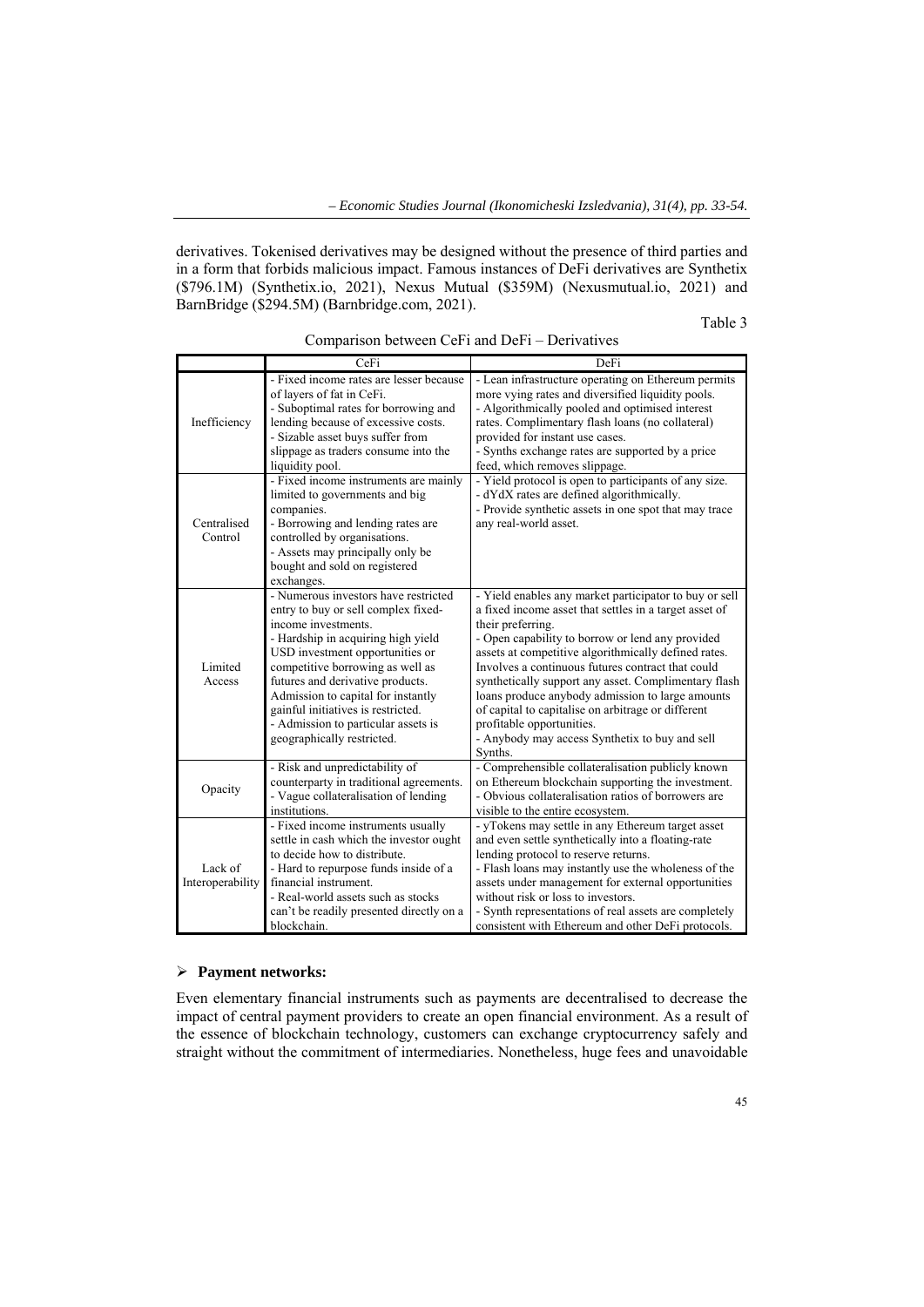lags require specific services that improve decentralised payments. The core technology for services like Flexa (\$1.35B) depends on payment channel technology (Flexa.network, 2021), xDAi (\$74.2M) builds side chains (Xdaichain.com, 2021). The above categories are not absolute and represent guidelines for classification, as plenty of features of DeFi are still issue to adjust. In addition, many DeFi services can be identified with more than one or even supplementary groups. Gnosis, for example, can be classified as DEX (decentralised exchange) due to its protocol and as an asset over conditional tokens (event-based assets).

### **3. Risks and challenges before the implementation of DeFi**

# *3.1. Security*

This study determines three features of DeFi products that necessitate distinguished consideration in terms of security: the vulnerability of smart contracts, infrastructure risk and weaknesses in interdependence. The past has proved that insufficient security has led to huge financial losses, with some of the most notorious incidents being cited for clarity.

DeFi products are based on smart contracts that operate directly or indirectly with consumer funds. When more funds are associated with a particular smart contract, it turns more appealing to potential attackers. In this way, smart contracts can be seen as similar to public error programs, as any user who finds an error in the contract may employ the vulnerability and conceivably steal money. The case that the contract code and all past collaborations with it are stored transparently in the blockchain makes it even simpler to detect errors. Accordingly, smart contract developers have to put a lot of work into programming contracts without susceptibilities. Utilising familiar layout templates and best procedures is a good starting point. Further external security audits can also increase confidence in the correctness of the contract. Developers may still construct a contract so that possible security adjustments are enforceable while the contract is running on the blockchain. Nevertheless, such an updated device claims some form of management that efficiently reduces the degree of decentralisation. The past has shown a huge impact of programming errors in smart contracts, for example, on DAO and its respective portfolios (Cryptoslate.com, 2020; Coingeek.com, 2020; Theblockcrypto.com, 2020).

Although the deterministic and decentralised enforcement of smart contracts has its benefits, there is a risk that something will be confused. If there are coding errors, these errors can potentially create vulnerabilities that could enable an attacker to drain a smart contract, induce chaos, or do the protocol unusable. Consumers should be attentive that the protocol is as safe as the smart contracts that underlie it. Unfortunately, the average consumer will not be capable to read the contract code, even less of assessing its security. Although audits, insurance services and official inspections are partial solutions to this problem, some ambiguity remains. Analogous risks remain in the performance of the contract. Most users do not understand the payload of the data they are requested to sign as part of the transactions and can be misguided by a compromised interface.

Next, the core infrastructure may have additional impacts on the DeFi product, which must be taken into account when designing application – distinguishing security means. For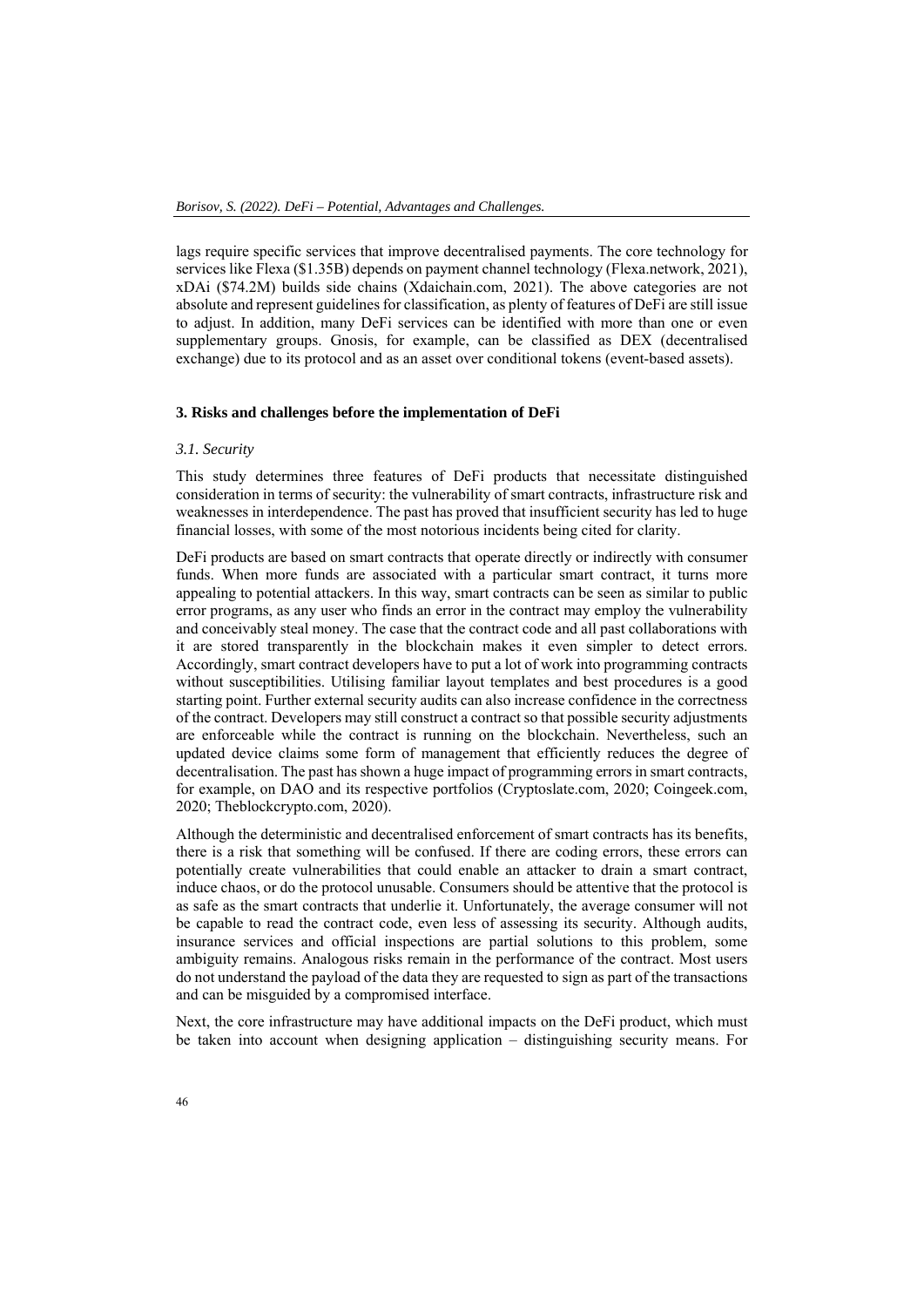example, the limited bandwidth of the Ethereum blockchain led to network congestion in 2020 (Figure 3). The contract uses expectations to assure timely interplay between the members. In this case, a crowded network can lead to missed user queues, as valid transactions by honest customers may not be recorded on time (Winzer, Herd, Faust, 2019). Therefore, the properties of the basic consensus mechanism affect the application-specific protection properties.

Figure 3



Average weekly price for gas in the Ethereum blockchain denominated in Gwei

*Source: Duneanalytics.com, (2021).* 

Designing new protocols for the DeFi area demands distinctive attention. In particular, due to the ability to constitute distinct DeFi products and build new protocols based on existent ones. The protection of a given protocol cannot be analysed in a stand-alone model: the influences of other protocols ought to also be taken into account. This aspect is emphasised by the presentation of two specific attacks. The first is frontrunning, so-called by Daian et al. (Daian et al., 2020). The term ex-ante control covers all scenarios in which one party attempts to record its transaction before the competing transaction. Any attempt at initial implementation could lead to a so-called "priority gas auction", in which customers substitute as the price of gas increases for their transactions. The idea is for the miners to be stimulated by including their transactions in the block as a priority.

Finally, due to the great interest in DeFi, the system is becoming increasingly attractive for attacks and fraud. In September 2020, it was revealed that several tokens had been used in a "pump and dump" scheme (News.bitcoin.com, 2020). Influencers disseminated information about this token to encourage other users to invest in it. Once the price of the token was high enough, the major investors sold their shares to get a great return on investment.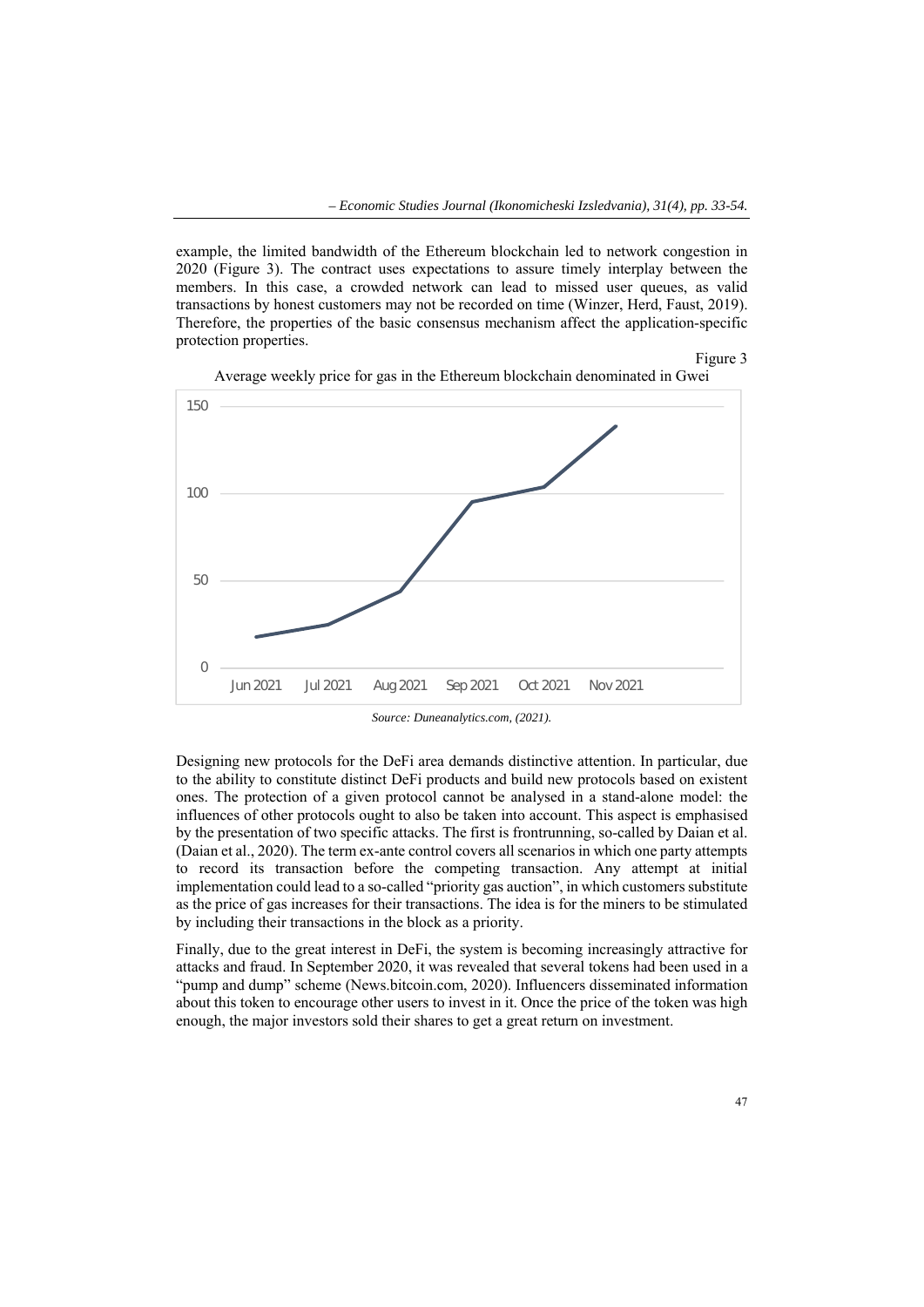### *3.2. Limited scalability*

Blockchain technology and its functions deteriorate from restricted transaction throughput, which is frequently seen as a major obstacle to the widespread adoption of this technology (Abra.com, 2019). The main reason is that the blocks in the registry have only a restricted space shared by transactions, implementation of smart contracts and requirements of the contract functions. Therefore, when plenty of applications and their customers contend for restricted block space, miners choose the transactions that suggest the largest fees. Thus, consumers have to adopt either very large fees or lengthy delays to confirm new transactions.

Ethereum is the main choice for DeFi applications due to its programmability, wide community and wide array of developer instruments. Nevertheless, due to its restricted scalability, Ethereum cannot cope with the increasing number of customers and arising DeFi applications. An analysis by the German digital business association Bitkom says it is extremely controversial whether Ethereum is a viable platform for DeFi, exceptionally when even more customers log into the system (Bitkom.org, 2020). When demand for DeFi applications raised in the late summer of 2020, Ethereum's transaction fees raised dramatically and built plenty of other applications on the blockchain platform impossible.

### *3.3. Oracles*

While the collaboration among two chains, such as smart contracts, is easy, the transmission of data from extrinsic sources and websites to a smart contract builds new challenges. Plenty DeFi products depend on extrinsic information such as exchange rates provided by so-called oracles. As the data obtained from these oracles influence the behaviour of smart contracts and consumers, the challenges posed by the transfer of external data along the chain are considerable anxiety. More precisely, the security of these DeFi products is established on the dependability, accuracy and correctitude of the information provided by the oracles. Oracles introduce dependencies and, in some cases, can lead to a highly centralised performance of the contract. To diminish this risk, plenty of projects depend on large oracle networks with  $M$ -of- $N$  data schemes. Oracles are therefore evaluated based on their accountability for transparency and the required level of confidence. Popular products based on DeFi oracles are Maker (Makerdao.com, 2021), Compound (Compound.finance, 2021), AmpleForth (Ampleforth.org, 2021) and Synthetix (Synthetix.io, 2021). ChainLink even offers a network of oracles that do information approachable through its API (Chain.link, 2021). Its growing importance is likely to be associated with important partnerships, such as Google, Oracle or Salesforce.

The Maker project mitigates some of the defiances listed above by linking data from numerous sources rather than depending on data from an individual source. For each kind of extrinsic data, a set of oracle whitelists is defined, which often supply examples. These examples are combined by an aggregator that generates the concluding data addressed to the platform. Therefore, the dependability of oracle data is enhanced through copy. The oracles used must be independent so that the failure of one oracle does not affect other oracles. The aggregator calculates the median of the reported samples to cancel any large deviation. In addition, Maker provides the ability to update the white list of oracles, which leads to the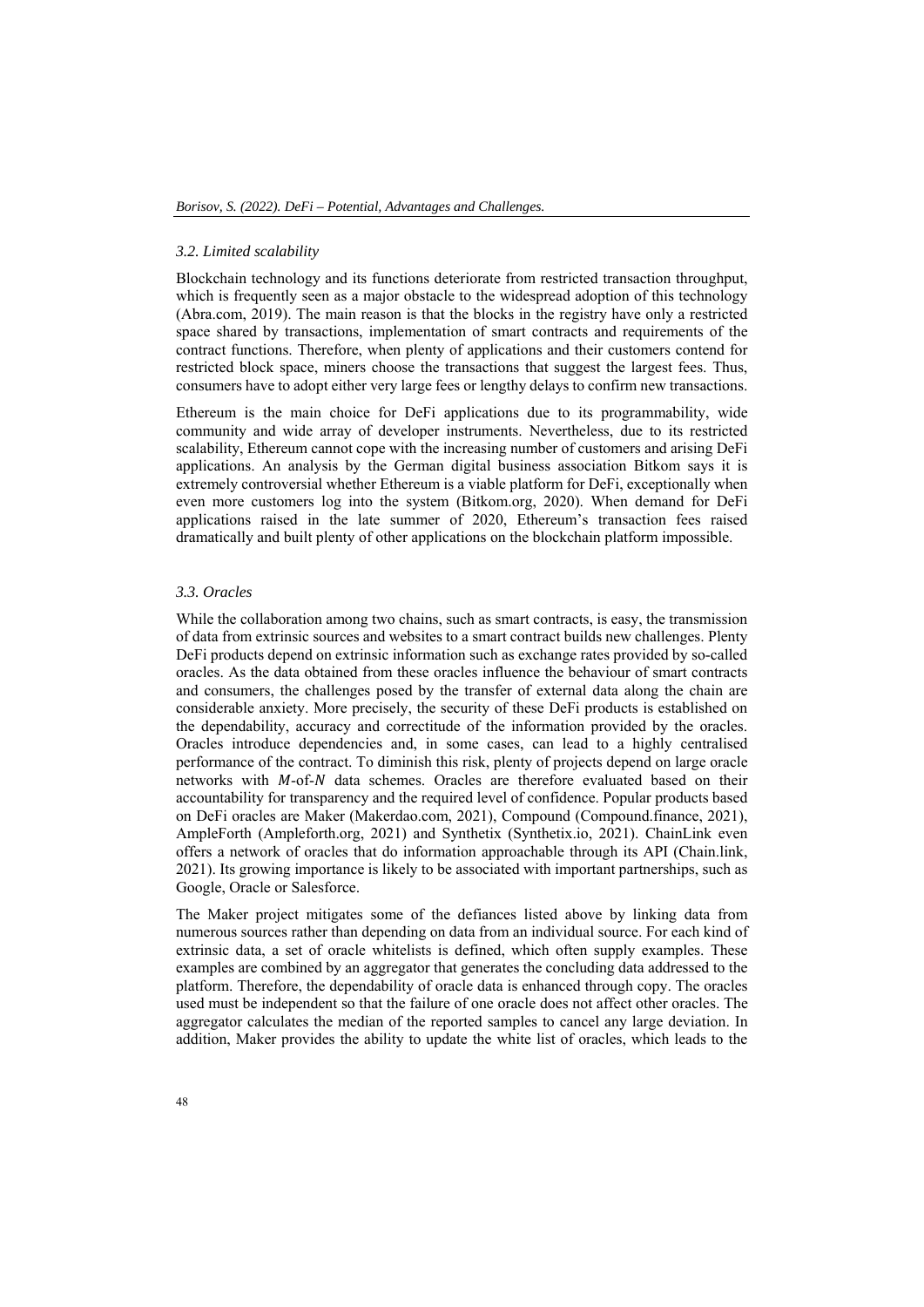swap of oracles. The update is established on the verdict of the managers governing the MKR token.

Liu et al., after examining the DeFi oracles, introduce large-scale calculations of price volatility, downfalls, and transaction activity examinations (Liu et al., 2020). In addition, the authors offer recommendations for designing oracle decisions. First, each oracle must indicate information such as data sources, frequency of updates, and description of price variations. Such common information may be easily supplied and significantly increases transparency by allowing consumers to comprehend where the fluctuations from distinct sources come from. Second, because oracles do as credible third parties, it ought to be possible to hold them accountable for misconduct such as missing reports or large price deviations. This can be achieved by including inducements in the scheme of Oracle solutions. For instance, oracle operators win rewards when the frequency and accuracy of their emissions are adequate. On the other hand, the penalty for poor performance can be realised by denying awards and probably even withdrawing crypto assets from a previously provided pool.

#### *3.4. Regulations*

The creation of unified global standards to regulate the crypto-economy may alleviate risks such as censorship or collusion, but to date, they do not exist. As the DeFi market raises in size and effect, it will require large regulatory inspections. Most existing regulatory concepts still deal mainly with the classification of tokens for tax purposes. The Liechtenstein and US governments operate as worldwide role models, and regulators, in general, have increased clarity by following suit (Consensys.net, 2019). For DeFi, it is not yet clear how the generated income is regulated. The correct status of the whole environment as such is not undoubtedly determined. Questions arise about the possibility of abuse or illegal use. However, it is often unclear whether the ecosystem may even face a shutdown. An example in this context is an algorithmic stablecoin venture identified as Basis. It was forced to cease its activities due to regulatory concerns in December, 2018. The worrying message on their homepage serves as a warning to similar future undertakings: "Unfortunately, having to apply US securities regulation to the system had a serious negative impact on our ability to launch Basis. As such, I am sad to share the news that we have decided to return capital to our investors. This also means, unfortunately, that the Basis project will be shutting down" (Basis.io, 2018).

Punishing a particular use is difficult due to the aspects of self-reading and decentralised completion of transactions. There is a critical chasm between management and external regulation that needs to be filled regarding Ethereum's DeFi. In addition, the lack of information about your customer (KYC) processes in the DeFi environment makes it difficult for regulators to admit it as an official financial field. KYC practices are difficult to apply. As a result, regulators face the great challenge of not inhibiting innovation too much when regulating DeFi. Yeung (2009) asserts that the equilibrium between legal and technical code maintains interplays with distinct aspects (economic, political, social) without hurting the society (Yeung, 2019).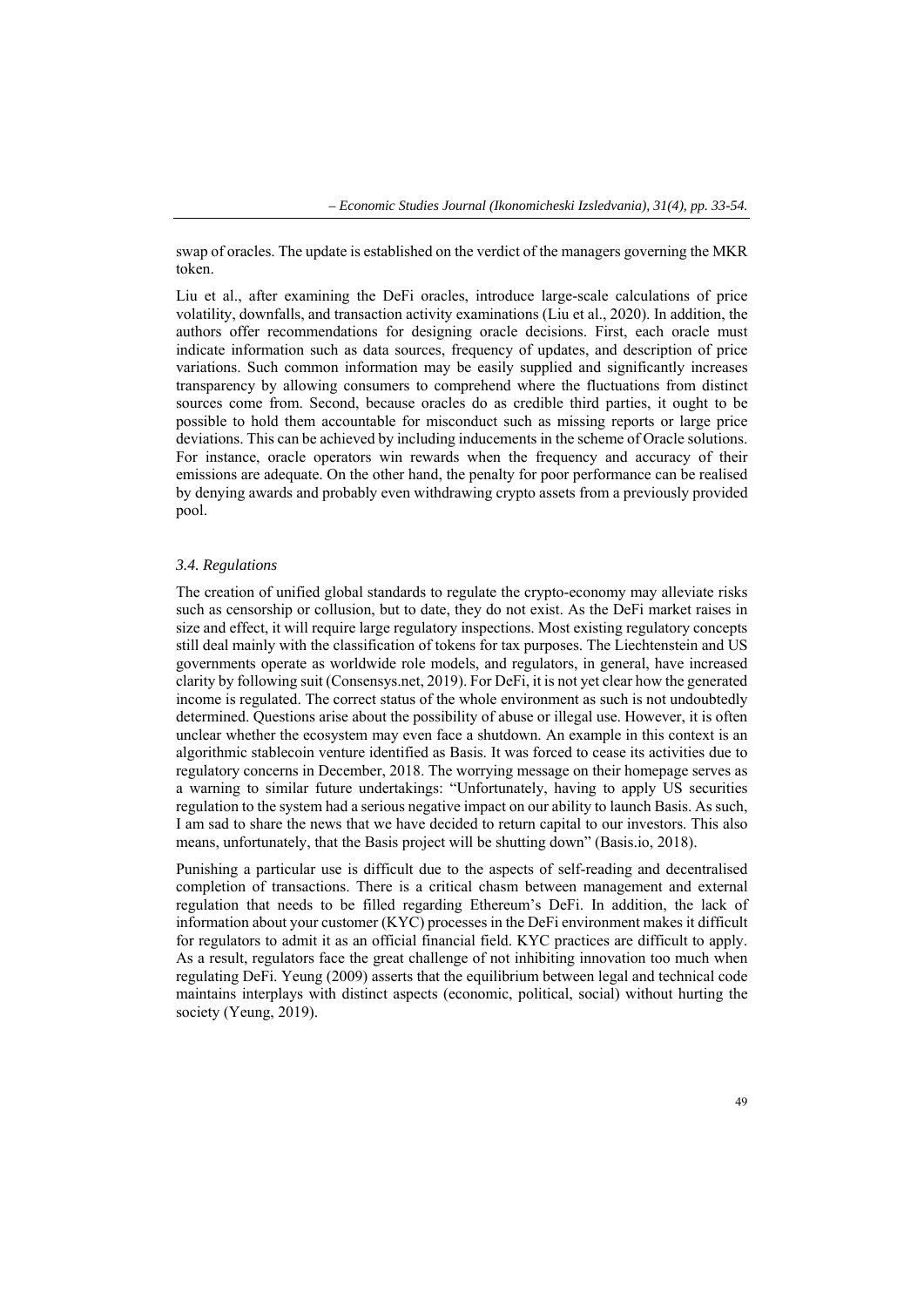In September 2020, the European Commission has introduced a project to regulate "cryptoassets" (digital, blockchain-based assets), which is anticipated to enter into force by 2023. The Regulation "Crypto Asset Markets" (MiCA), which is straightforwardly suitable to all European countries. Member States define the broadest regulation of digital assets to date. As far as DeFi is concerned, it is not yet clear what the consequences of this project are. Although the project contains most kinds of crypto assets and classifies them variously, DeFi tokens are not expressly addressed. The DAI stablecoin may be categorised as a so-called asset-referenced Token according to the project (European Commission, 2020). The classification is justified by the soft attachment to the lucky dollar. Yet many tokens and contracts may be reflected as "issuer-free". This is a key issue in this context. Probably smart contracts in the DeFi area can be categorised at some point as crypto asset service producers. However, convincing legal research needs to be done to further explain the connection with DeFi.

A great number of large market-cap cryptocurrencies have been decreed as commodities by the CFTC, which exempts them from monetary circulation laws. Some states, though, such as New York, have a regulation that targets brokerages with a focus on the transfer and swap of cryptocurrencies. As DeFi keeps on to spread and the total number of released assets continues to rise, it is anticipated to foresee enhancing special and nuanced regulations directed at DeFi protocols and their customers. Cryptocurrency taxation has yet to be completely established from a regulatory point of view, and accounting software/on-chain supervising is just starting to approach mainstream retail audiences. As long as the DeFi are subjected to new regulations (virtually daily), such as permitting banks to be cryptocurrency custodians, the market outlook for these institutions is murky.

# *3.5. On- and Offramping*

Usefulness and user experience can ascertain the destiny of projects. Since DeFi was originally designed by experienced crypto users, they were created primarily for their needs. So far, the design of several decentralised applications (dApps) has been essentially ameliorated. Nevertheless, the terms of application are often clarified at a high technical level or are completely ingrained in financial jargon. In the long run, this poses a threat to the mass acceptance of some DeFi projects. An attainable resolution may be to guide inexperienced customers through the workflow in a tutorial way, showing consequences in progress (whilst providing a link to a clarification).

On- and off-ramping attribute to the approaches of swapping conventional assets for cryptoassets and vice versa. Centralised exchanges are established on confidence in an intermediary, request authentication through KYC practices, have restricted scalability, suffer from security problems, process off-chain transactions and impose significant fees (Medium.com, 2018). Many of these shortcomings are equivalent to the constraints faced by traditional banks. The superior centralised exchanges are Coinbase, Binance and Kraken. To ensure seamless on- and off-ramping, these companies need to grow significantly to meet the requirements of all customers.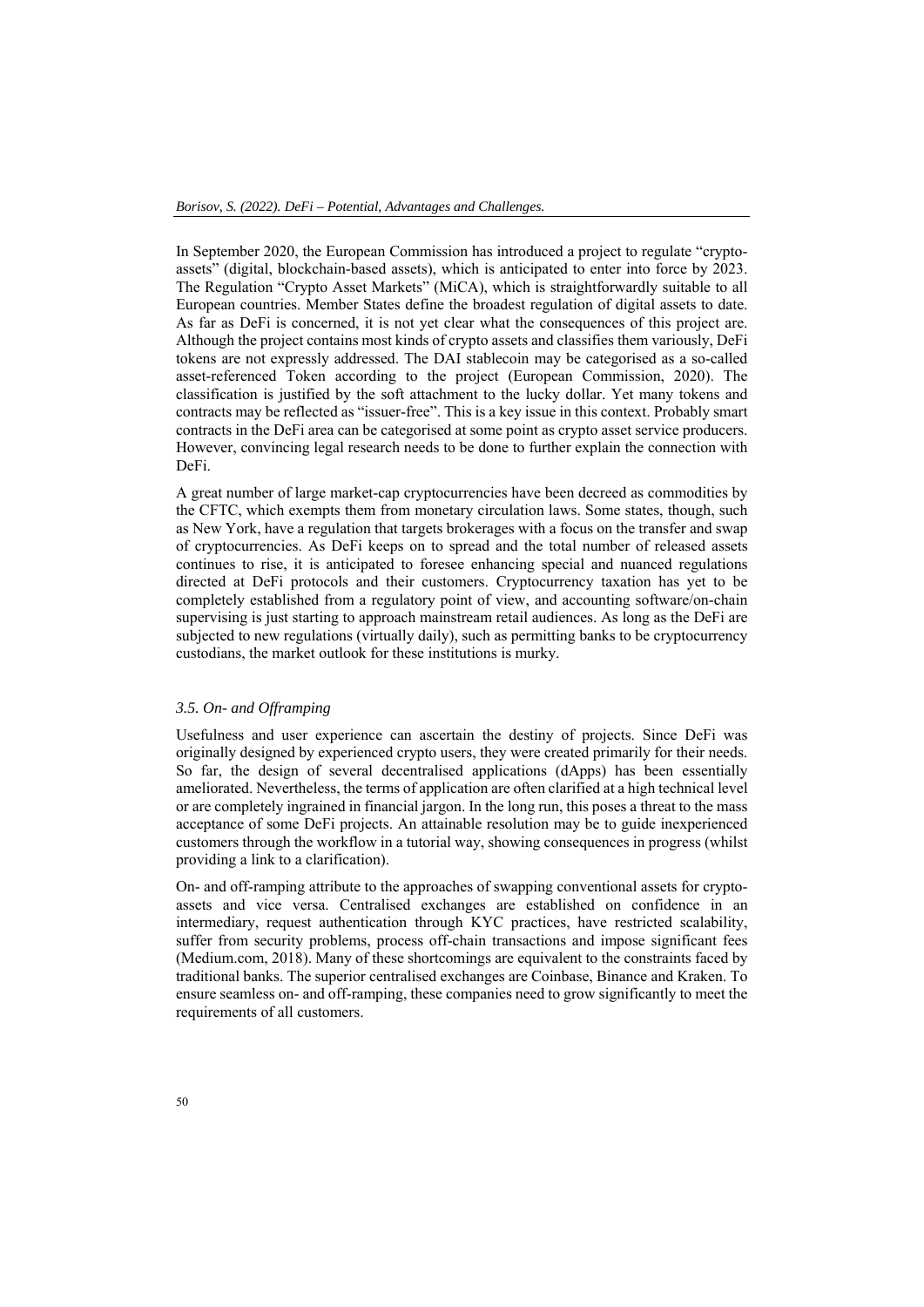# *3.6. Confidentiality*

The fact that all information is public to the blockchain suggests various challenges - varying from "transaction connectivity, crypto-key management, crypto-privacy resilience issues to quantum computing, chain data privacy, usage, interoperability or compliance of the provisions on confidentiality, such as the GDPR "(Bernal Bernabe et al., 2019). By default, all transactions that occur in Ethereum are visible to the public. Although system addresses are pseudonyms (Sas and Khairuddin, 2017), they may be decoded utilising centralised exchange information to identify customers and metadata (Neudecker and Hartenstein, 2017) (Victor, 2020). Because financial information is very sensitive to many people, privacy is a hot topic. In particular, consumers seek private transactions so that no unauthorised party can get data about consumers' financial activities. In addition, decentralisation, openness and protection of the integrity of blockchain technologies suggest challenges to compliance with confidentiality provisions (i.e. the right to be forgotten).

Nevertheless, various projects discuss these problems. Private transfers, according to Williamson, can be accomplished utilising various techniques (Aztec.network, 2021). For example, disconnection between the sender and the recipient of the tokens is possible when a contact party based on a smart contract is used (Tornado-cash.medium.com, 2019). Rollups enable customers to hide smart contracts, and Ernst & Young shares an open-source warehouse named Nightfall that utilises zk-snarks to do Ethereum transactions private (Medium.com, 2019). However, the overall confidentiality offering of public blockchains has serious remaining challenges to address. Bernabe et al. claim that consumers have the authority to execute anonymously in particular cases and that only by complying with this right can a blockchain support a truly confident model of identity (Bernal Bernabe et al., 2019).

#### **Conclusion**

In contrast to CeFi, DeFi offers inspiring possibilities, such as the power to build an open, transparent and unchanging financial infrastructure. Consisting of multiple extremely interoperable protocols and applications, all transactions may be checked by any individual and the data is easily accessible for analysis by users and researchers. On the other hand, the blockchain limits DeFi's transaction throughput, transaction confirmation latency, and privacy. Ultimately, DeFi and CeFi share the same goal: to provide customers with highquality financial products and services and to boost the entire economy. To summarise, DeFi and CeFi each have their own set of advantages and disadvantages, and we cannot find a trivial way to combine the best of both systems. Therefore, we believe that these two distinct but intertwined financial systems will co-exist and improve each other. It is expected that CeFi and DeFi to co-exist, complement, strengthen and learn from each other's experiences, mistakes and innovations. CeFi and DeFi are already tightly intertwined (e.g., through centrally controllable stablecoins) and have jointly allowed the onboarding of a wider (e.g. technical) user demographic.

DeFi generally will be an attractive phenomenon that has huge and ever-growing potential. While the initial services posed issues such as payments and trading resolutions, progress has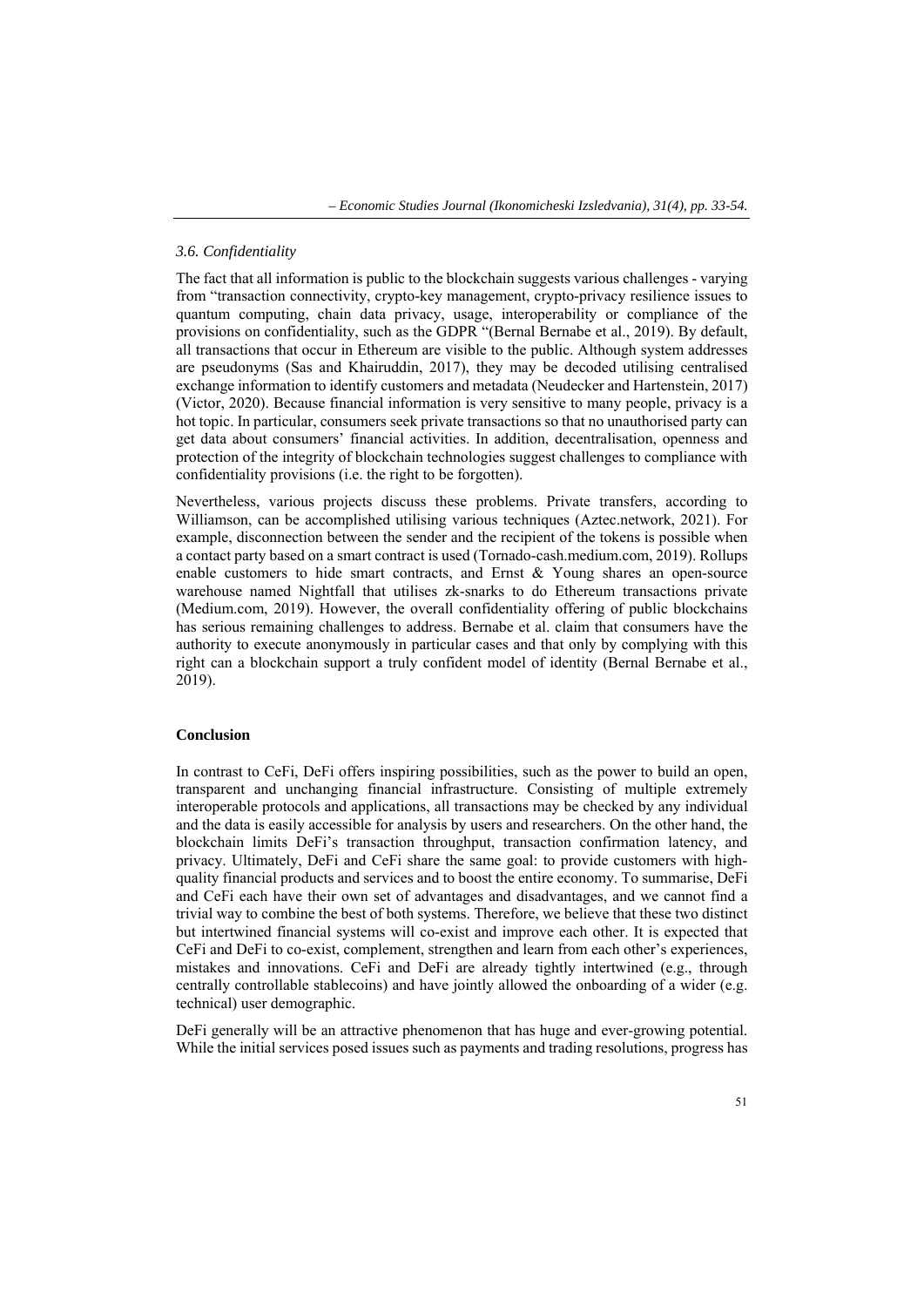been made to more modern products providing more sophisticated financial services. The Lego aspect reinforces this evolution even more. On the one hand, developers utilise smart contracts and decentralised decisions to create reliable forms of conventional financial tools. On the other hand, they build entirely new financial instruments that could not be executed without the main public blockchain. Atomic swaps, autonomous liquidity pools, decentralised stablecoins and flash loans are a few of the numerous illustrations that reveal the huge resources of this ecosystem. Based on the growing complexity, the management of these processes is becoming increasingly complex.

Although this system has big power, there are some dangers. The main challenges the system faces are scalability and safety. In particular, the existing scaling problems raise the question of whether Ethereum, as a modern DeFi platform, can cope with the growing demands. In addition, the term "decentralised" is misleading in some instances. Numerous protocols and applications utilise extrinsic information sources and distinguished administrator keys to manage the system, perform smart contract updates, or even accomplish urgent shutdowns. Despite this is not necessarily a problem, consumers should be aware that in many cases there is a great deal of trust. In addition, regulatory uncertainties need to be taken into account. In this regard, a solution for KYC is not available and, as a result, DeFi suffers from a lack of appropriate recognition as a valuable ecosystem of financial services in the eyes of the public. However, if these problems can be resolved, DeFi can bring a pattern change in the financial sector and conceivably promote a more stable and transparent financial infrastructure.

In general, it can be expected that the growth of DeFi can determine the growth of the blockchain sector in the forthcoming years, as it motivates decisions and enables people to access services when they are not offered by banks or other financial institutions.

#### **References**

Ammous, S. (2015). Economics Beyond Financial Intermediation: Digital Currencies' Potential for Growth, Poverty Alleviation and International Development. Ammous, Saifedean, pp. 19-50.

Aave.com. (2021). Aave – Open Source DeFi Protocol. [online] Available at: https://aave.com/ [Accessed 4 July 2021].

- Abra.com. (2019). Abra Crypto Wallet: Buy Bitcoin, Earn Interest on Crypto. [online] Available at: https://www.abra.com/blog/crypto-bites-a-chat-with-ethereum-founder-vitalik-buterin/ [Accessed 13 March 2019].
- Anjum, A., Sporny, M., Sill, A. (2017). Blockchain Standards for Compliance and Trust. IEEE Cloud Computing, 4(4). doi: 10.1109/MCC.2017.3791019.
- Antonopoulos, A. M. (2018). Mastering Ethereum: Building Smart Contracts And Dapps. Firts [Preprint].
- Aztec.network. (2021). Aztec Protocol. [online] Available at: https://aztec.network/ [Accessed 4 July 2021].

Barnbridge.com. (2021). BarnBridge – A DeFi Risk Tokenizing Protocol. [online] Available at: https://barnbridge.com/ [Accessed 4 July 2021].

Basis.io, (2018). basis.io. [online] Available at: https:// https://www.basis.io/ [Accessed 13 December 2018].

Bernal Bernabe, J. et al. (2019). Privacy-Preserving Solutions for Blockchain: Review and Challenges. – IEEE Access. doi: 10.1109/ACCESS.2019.2950872.

Buterin and Vitalik. (2014). Ethereum White Paper: A Next Generation Smart Contract & Decentralized Application Platform. Ethereum, (January).

Buterin, V. (2020). Ethereum Whitepaper | Ethereum.org. Ethereum.org.

Chen, Y., Bellavitis, C. (no date). Decentralised Finance: Blockchain Technology and the Quest for an Open Financial System.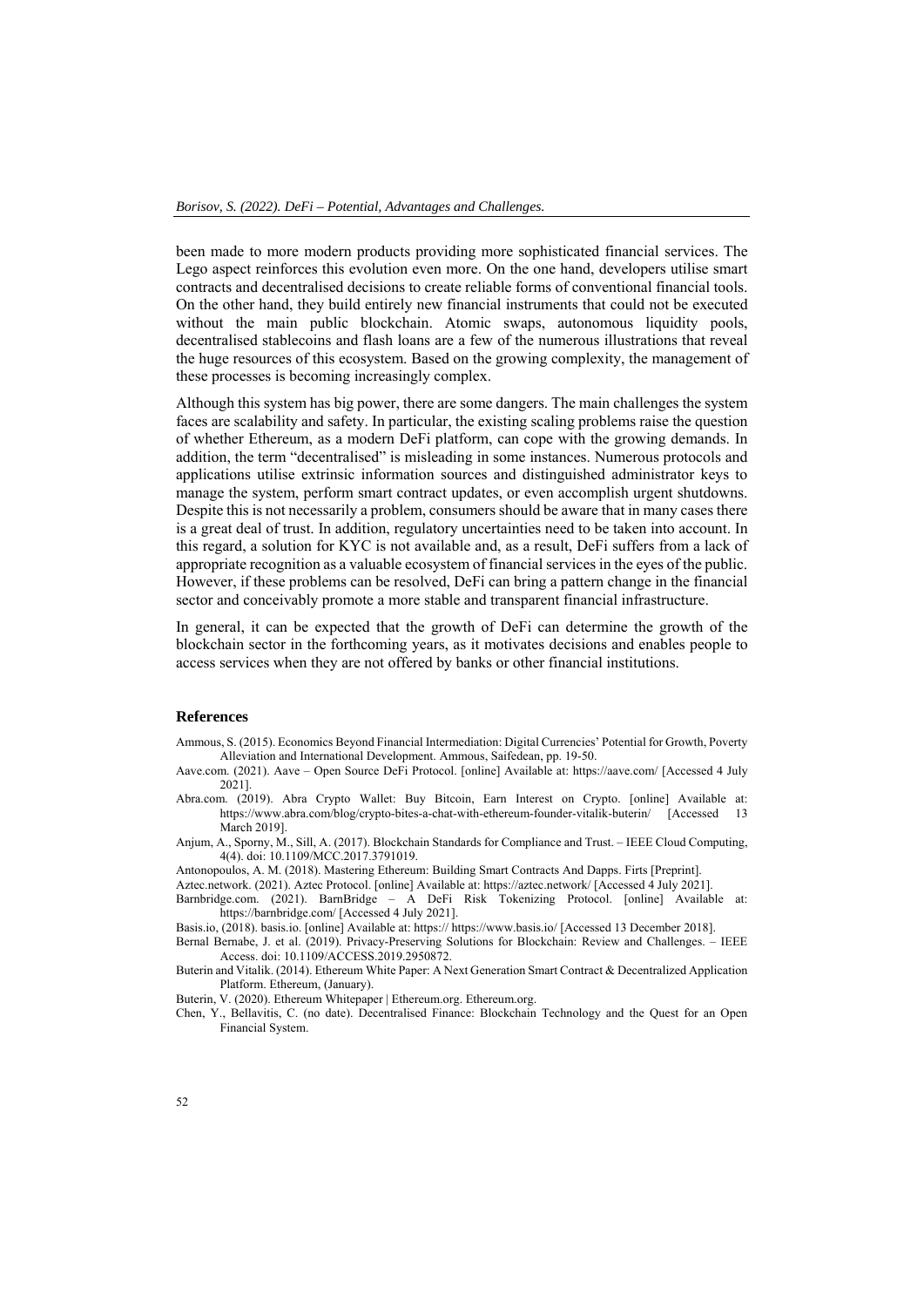- Coingeek.com. (2020). CoinGeek: Bitcoin News & Blockchain Info. [online] Available at: https://coingeek.com/defi-project-origin-protocol-exploited-for-7-7-million/ [Accessed 17 November 2020].
- Compound.finance. (2021). Compound Finance. [online] Available at: https://compound.finance/ [Accessed 4 July 2021].
- Consensys.net. (2019). ConsenSys: Blockchain Technology Solutions | Ethereum .... [online] Available at: https://consensys.net/blog/news/2019-was-the-year-of-defi-and-why-2020-will-be-too/ [Accessed 5 December 2019].
- Cryptoslate.com. (2020). CryptoSlate. [online] Available at: https://cryptoslate.com/another-day-another-hack-2min-dai-drained-from-ethereum-defi-app-akropolis/ [Accessed 13 November 2020].

Curve.fi. (2021). Curve.fi. [online] Available at: https://curve.fi/ [Accessed 4 July 2021].

- Daian, P. et al. (2020). Flash boys 2.0: Frontrunning in decentralised exchanges, miner extractable value, and consensus instability. – In: Proceedings – IEEE Symposium on Security and Privacy. doi: 10.1109/SP40000.2020.00040.
- Defipulse.com. (2021). DeFi Pulse The Decentralised Finance Leaderboard. [online] Available at: https://defipulse.com/ [Accessed 4 July 2021].
- Duneanalytics.com. (2021). Dune Analytics. [online] Available at: https://duneanalytics.com/ [Accessed 4 July 2021].
- Erwig, A., Faust, S., Riahi, S., Stöckert, T. (2020). CommiTEE: An Efficient and Secure Commit-Chain Protocol using TEEs. IACR Cryptol. ePrint Arch., 1486.
- European Commission. (2020). Proposal for a Regulation of the European Parliament and of the Council on Markets in Crypto-assets, and amending Directive (EU) 2019/1937. COM(2020), 593 final.
- Flexa.network. (2021). Flexa. [online] Available at: https://flexa.network/ [Accessed 4 July 2021].
- Gizmodo.com. (2020). Gizmodo | We come from the future. [online] Available at: https://gizmodo.com/garbagecrypto-product-dies-immediately-after-launch-1844718822 [Accessed 13 August 2020].
- Grech, A., Camilleri, A. F. (2017). Blockchain in Education Luxembourg: Publications Office of the European Union, peDOCS.
- Holotiuk, F., Pisani, F., Moormann, J. (2017). The Impact of Blockchain Technology on Business Models in the Payments Industry. – In: WI 2017 Proceedings.
- Instadapp.io. (2021). Instadapp. [online] Available at: https://instadapp.io/ [Accessed 4 July 2021].
- Leonhard, R. (2019). Decentralised Finance on the Ethereum Blockchain. SSRN Electronic Journal [Preprint]. doi:10.2139/ssrn.3359732.
- Liu, B., Szalachowski, P., Zhou, J. (2020). A first look into defi oracles. arXiv preprint arXiv:2005.04377.
- Makerdao.com. (2021). MakerDAO | An Unbiased Global Financial System. [online] Available at: https://makerdao.com/en/ [Accessed 4 July 2021].
- Medium.com. (2018). Medium Where good ideas find you. [online] Available at: https://medium.com/wysker/ crypto-exchanges-explained-549b42b47832 [Accessed 18 April 2018].
- Medium.com. (2019). Medium Where good ideas find you. [online] Available at: https://nodar.medium.com/ introduction-to-decentralized-finance-aka-defi-ea4f12e6256d [Accessed 29 August 2019].
- Medium.com. (2019). Medium Where good ideas find you. [online] Available at: https://nodar.medium.com/ introduction-to-decentralized-finance-aka-defi-ea4f12e6256d [Accessed 29 August 2019].
- Medium.com. (2019). Medium Where good ideas find you. [online] Available at: https://medium.com/@ chaitanyakonda/nightfall-makes-token-transactions-on-ethereum-private-how-does-it-work-acf2ffd0aa7a [Accessed 10 June 2019].
- Meiklejohn, S. et al. (2013). A fistful of bitcoins: Characterising payments among men with no names. In: Proceedings of the ACM SIGCOMM Internet Measurement Conference, IMC. doi: 10.1145/2504730.2504747.
- Moin, A., Sekniqi, K., Sirer, E.G. (2020). SoK: A Classification Framework for Stablecoin Designs. In: Lecture Notes in Computer Science (including subseries Lecture Notes in Artificial Intelligence and Lecture Notes in Bioinformatics). doi:10.1007/978-3-030-51280-4\_11.
- N. Janashia. Introduction to decentralised finance aka 'defi'. https://medium.com/@Nodar/introduction-todecentralized-financeaka-defiea4f12e6256d, 2019.

Nakamoto, S. (2008). Bitcoin: a peer-to-peer electronic cash system, October 2008. Cited on.

Neudecker, T., Hartenstein, H. (2017). Could network information facilitates address clustering in bitcoin?. – In: Lecture Notes in Computer Science (including subseries Lecture Notes in Artificial Intelligence and Lecture Notes in Bioinformatics). doi:10.1007/978-3-319-70278-0\_9.